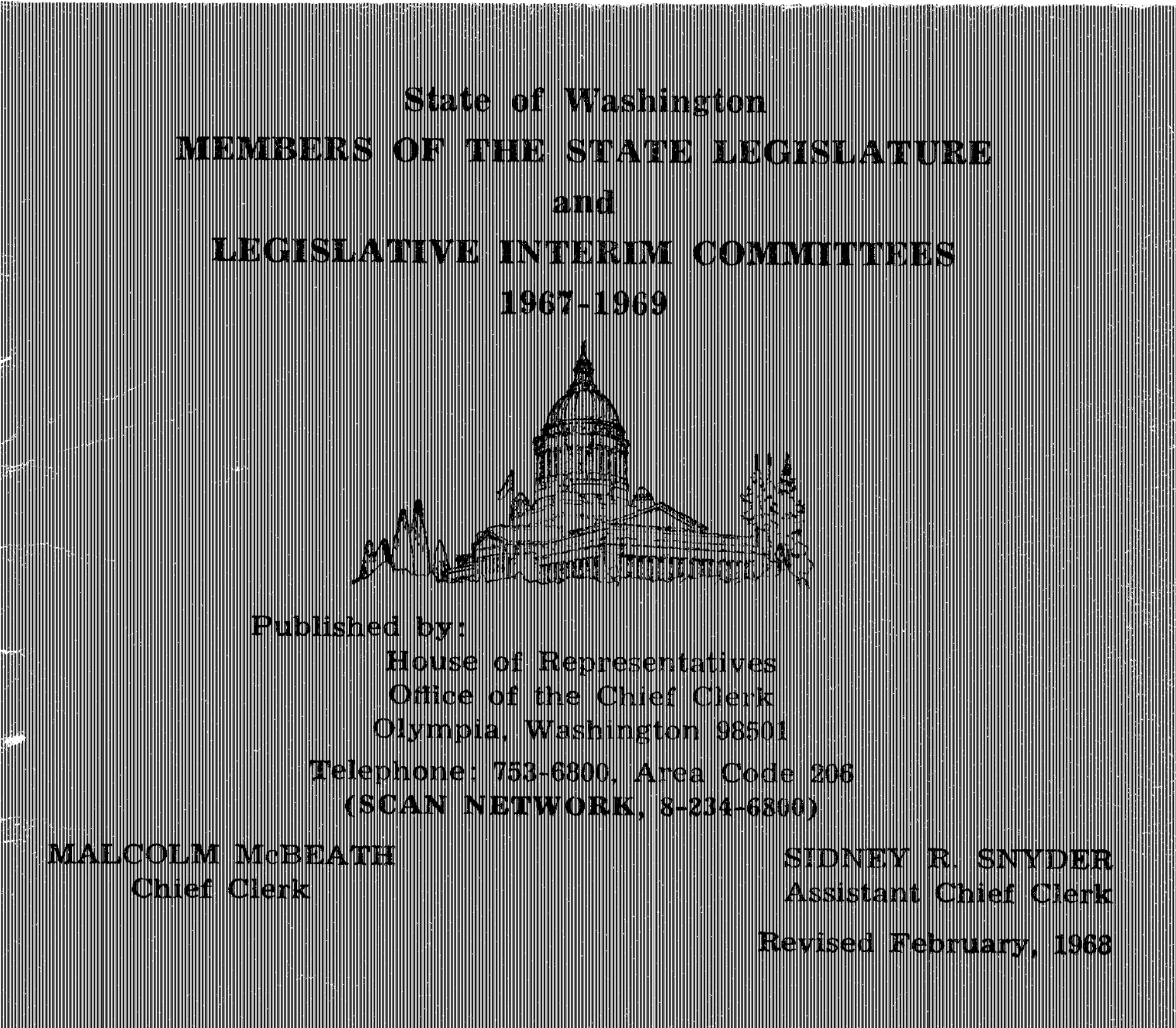# State of Washington MEMBERS OF **THE STATE** LEGISLATURE **and**  LEGISLATIVE **INTERIM** COMMITTEES 1967-1969



Published by:

House of Representatives Office of the Chief Clerk Olympia, Washington 98501 Telephone: 753-6800, Area Code 206 (SCAN NETWORK, 8-234-6800)

MALCOLM McBEATH SIDNEY R. SNYDER<br>Chief Clerk Chief Clerk Assistant Chief Clerk

Chief Clerk Assistant Chief Clerk

Revised February, 1968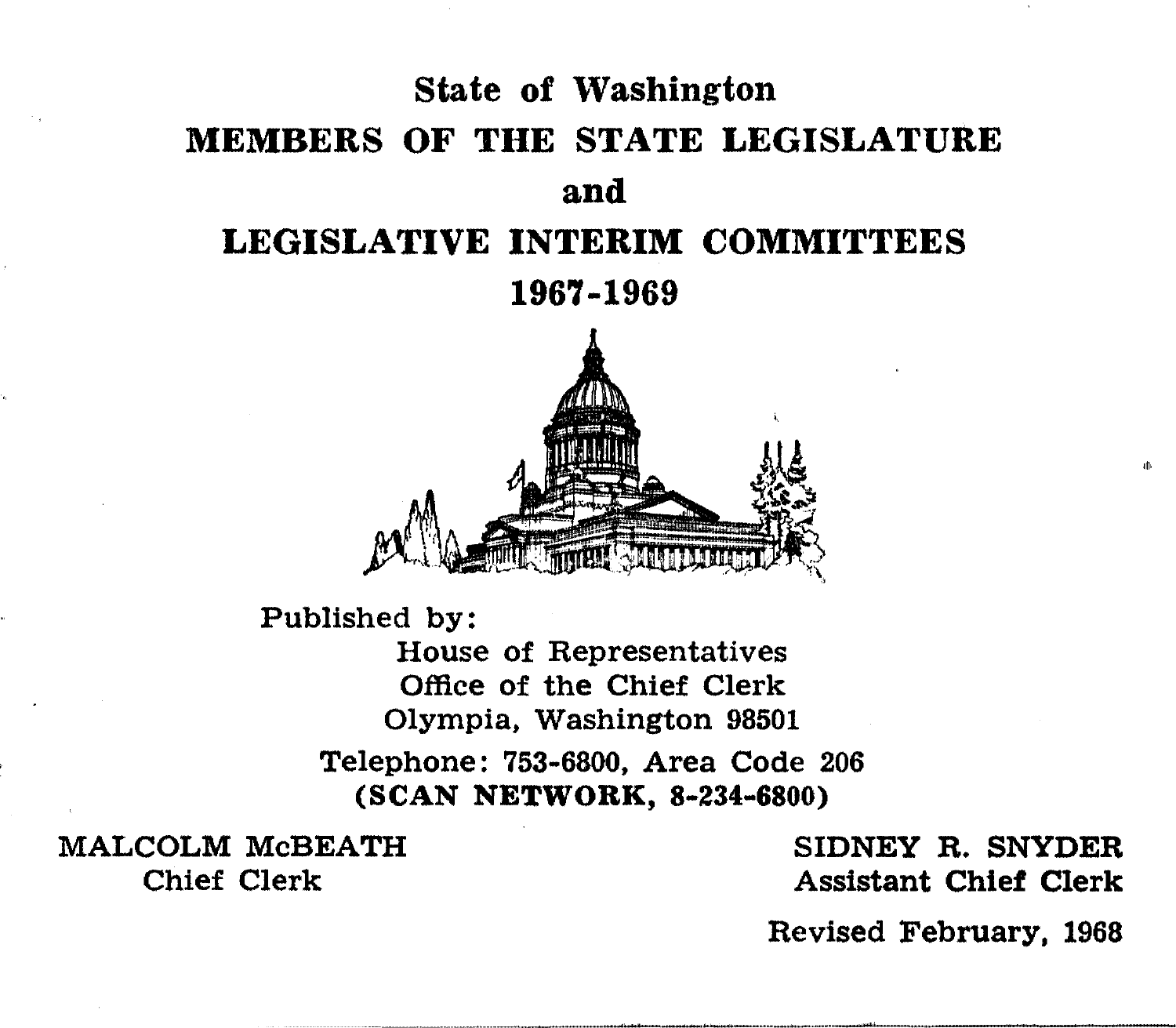# **HOUSE LEGISLATIVE LEADERS-196'7**

Don Eldridge, Speaker Thomas L. Copeland, Speaker Pro Tempore Slade Gorton, Majority Leader Bob McDougall, Assistant Majority Leader Stewart Bledsoe, Republican Whip Robert F. Goldsworthy, Republican Caucus Chairman Gladys Kirk, Republican Caucus Secretary

John L. O'Brien, Minority Floor Leader Leonard A. Sawyer, Democratic Whip Mark Litchman, Assistant Minority Floor Leader Frank B. Brouillet, Democratic Caucus Chairman Doris J. Johnson, Democratic Caucus Secretary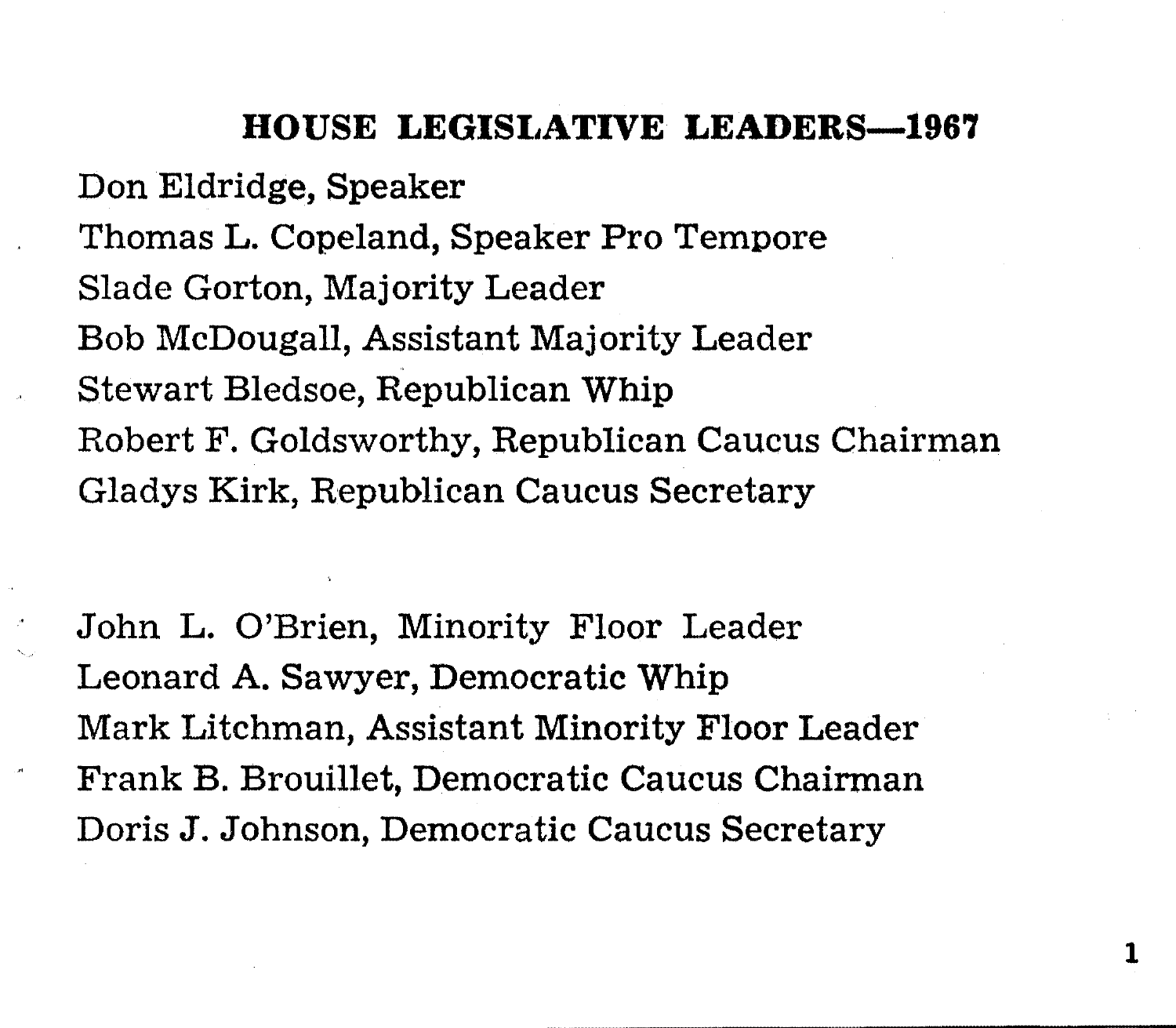# **HOUSE OFFICERS**

|                                                                                                                                     |                   | Olympia Business Residence<br>Office Tel. Telephone Telephone |               |
|-------------------------------------------------------------------------------------------------------------------------------------|-------------------|---------------------------------------------------------------|---------------|
| Don Eldridge. Speaker<br>Residence: Mount Vernon                                                                                    | 753-7956          | 336-5375                                                      | 424-5331      |
| SCAN Network Only                                                                                                                   |                   | 8-465-1231                                                    |               |
| Thomas L. Copeland. Speaker Pro Tem.<br>Residence: Walla Walla                                                                      | 753–7335          | .                                                             | *525-3450     |
| SCAN Network Only                                                                                                                   |                   |                                                               | 8-637-1158    |
| Malcolm McBeath, Chief Clerk<br>Residence: Bellingham                                                                               | 753–6800          | 734-1390                                                      | 733-7953      |
| SCAN Network Only                                                                                                                   |                   | $8 - 237 - 1214$                                              |               |
| Sidney R. Snyder, Ass't Chief Clerk<br>Residence: Long Beach                                                                        | 753-6800          | 642-3141                                                      | 642-2519      |
| Eugene A. Prince, Sergeant at Arms<br>Residence: Thornton                                                                           | 753–7760          | .                                                             | $*478 - 3911$ |
| Majority Caucus                                                                                                                     | 753-7768          |                                                               |               |
| Minority Caucus                                                                                                                     | 753-7766          |                                                               |               |
| $\mathbf{r}$ and $\mathbf{r}$ are $\mathbf{r}$ and $\mathbf{r}$ and $\mathbf{r}$ are $\mathbf{r}$ and $\mathbf{r}$ are $\mathbf{r}$ | $\cdots$ $\cdots$ |                                                               |               |

\*Indicates Area Code 509. All others are Area Code 206.

SCAN USERS: Substitute 234 for 753 prefix of Olympia office numbers. Dial 8-234, then last 4 digits above.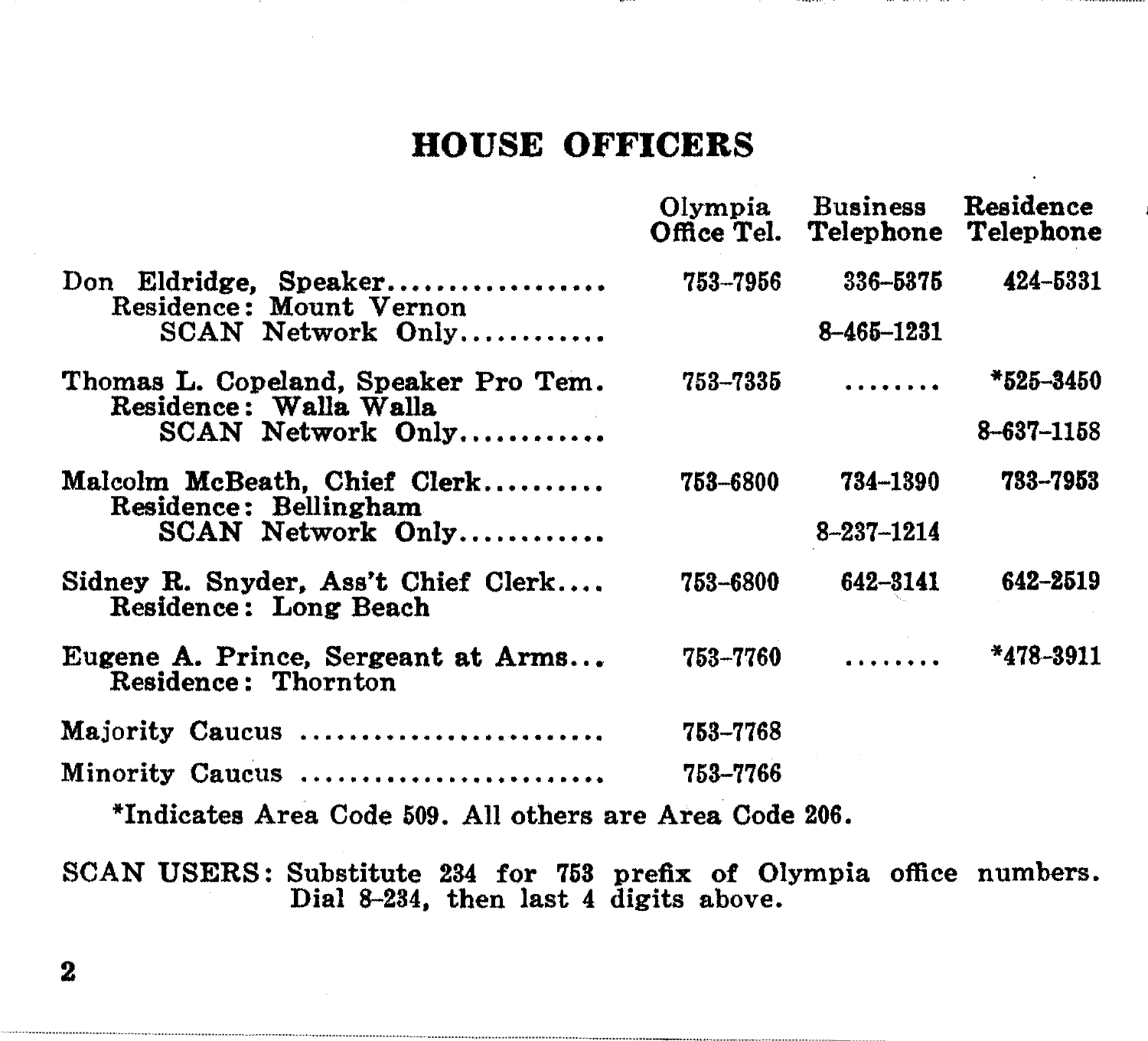# **HOUSE ROSTER, 1967**

# **Fortieth Session**

| District<br>NAME OF MEMBER                              | Politics | Address                                                                | <b>Business</b><br>Telephone | esidence.<br>elephone<br>ฉี∺ |
|---------------------------------------------------------|----------|------------------------------------------------------------------------|------------------------------|------------------------------|
|                                                         |          | Adams, Alfred O 6 R W. 909 Melinda Lane *747-2363<br>Spokane 99203     |                              |                              |
|                                                         |          |                                                                        |                              |                              |
|                                                         |          | Anderson, Eric O19 D 627 Grand Ave<br>Hoquiam 98550                    |                              | 438-5043                     |
|                                                         |          | Avey, Art 2B D Kettle Falls 99141 *738-3611 *738-2201                  |                              |                              |
|                                                         |          | Backman, Lon F44 R 110 N.W. 188th St546-4101<br>Seattle 98177          |                              | 542-3284                     |
|                                                         |          | Backstrom, Henry 39 D 516 Olympic 259-3141 435-2831<br>Arlington 98223 |                              |                              |
|                                                         |          | Bagnariol, John 35 D 10450 61st Ave. S723-3400<br>Seattle 98178        |                              | 723-5387                     |
|                                                         |          | Barden, Paul 30 R 1112 S. 168th St226-2260 243-2501<br>Seattle 98148   |                              |                              |
|                                                         |          | Port Orchard 98366                                                     |                              | 871-1543                     |
|                                                         |          | Berentson, Duane L40 R P. O. Box 426755-5851<br>Burlington 98233       |                              | 757-3600                     |
| *Indicates Area Code 509. All others are Area Code 206. |          |                                                                        |                              |                              |

k,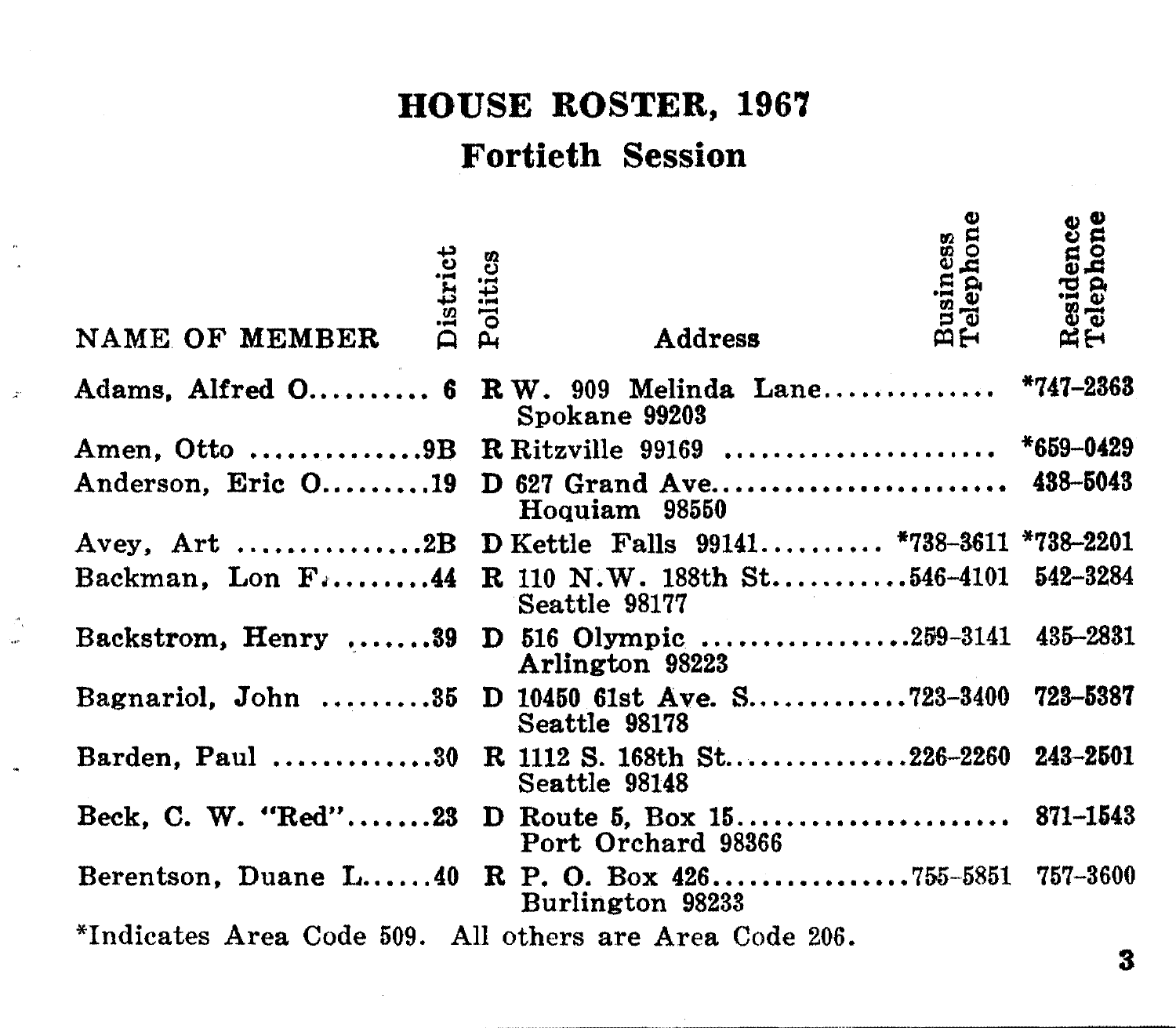|                                                         | Bus.                                                                           | Res.         |
|---------------------------------------------------------|--------------------------------------------------------------------------------|--------------|
|                                                         | Tel.                                                                           | Tel.         |
|                                                         | Ellensburg 98926                                                               |              |
| Bluechel, Alan  1                                       | R 12534 68th Ave. N.E 743-1136 822-8514<br>Kirkland 98033                      |              |
| Bottiger, R. Ted29                                      | D 8849 Pacific Avenue475-4800 531-1269<br>Tacoma 98444                         |              |
|                                                         |                                                                                |              |
| Brazier, Jr., Donald H14                                | R 113 Gilbert Drive *453-3131 *457-8695<br>Yakima 98902                        |              |
| Brouillet, Frank B25                                    | D 619 7th Ave. S.W 878-3710<br>Puyallup 98371 (SCAN) 567-1307                  | 845–1720     |
| Ceccarelli, Dave 34                                     | D 3823 42nd S.W623-0863<br>Seattle 98116                                       | $937 - 0999$ |
| Chapin, Richard $U$ 48                                  | R $4408$ Bonnybrae Drive $454 - 8189$<br>Bellevue 98004                        | 454-7353     |
|                                                         | Charette, Robert L19 D 100 W. 1st St., P. O. Box 63.532-1960<br>Aberdeen 98520 | 532-6193     |
|                                                         | Chatalas, William "Bill".33 D 2802 33rd South623-1211<br>Seattle 98144         | 722-2690     |
|                                                         | Clark, Newman H43 <b>R</b> 1804 Washington Bldg624-2277<br>Seattle 98101       | 523-6563     |
|                                                         | Clarke, George W41 R 1111 Hoge Building 622-0494<br>Seattle 98104<br>622-8853  | 232-1148     |
|                                                         | Clocksin, Virginia 24 R 901 Water 385-1991<br>Port Townsend 98368              | 732-4335     |
| *Indicates Area Code 509. All others are Area Code 206. |                                                                                |              |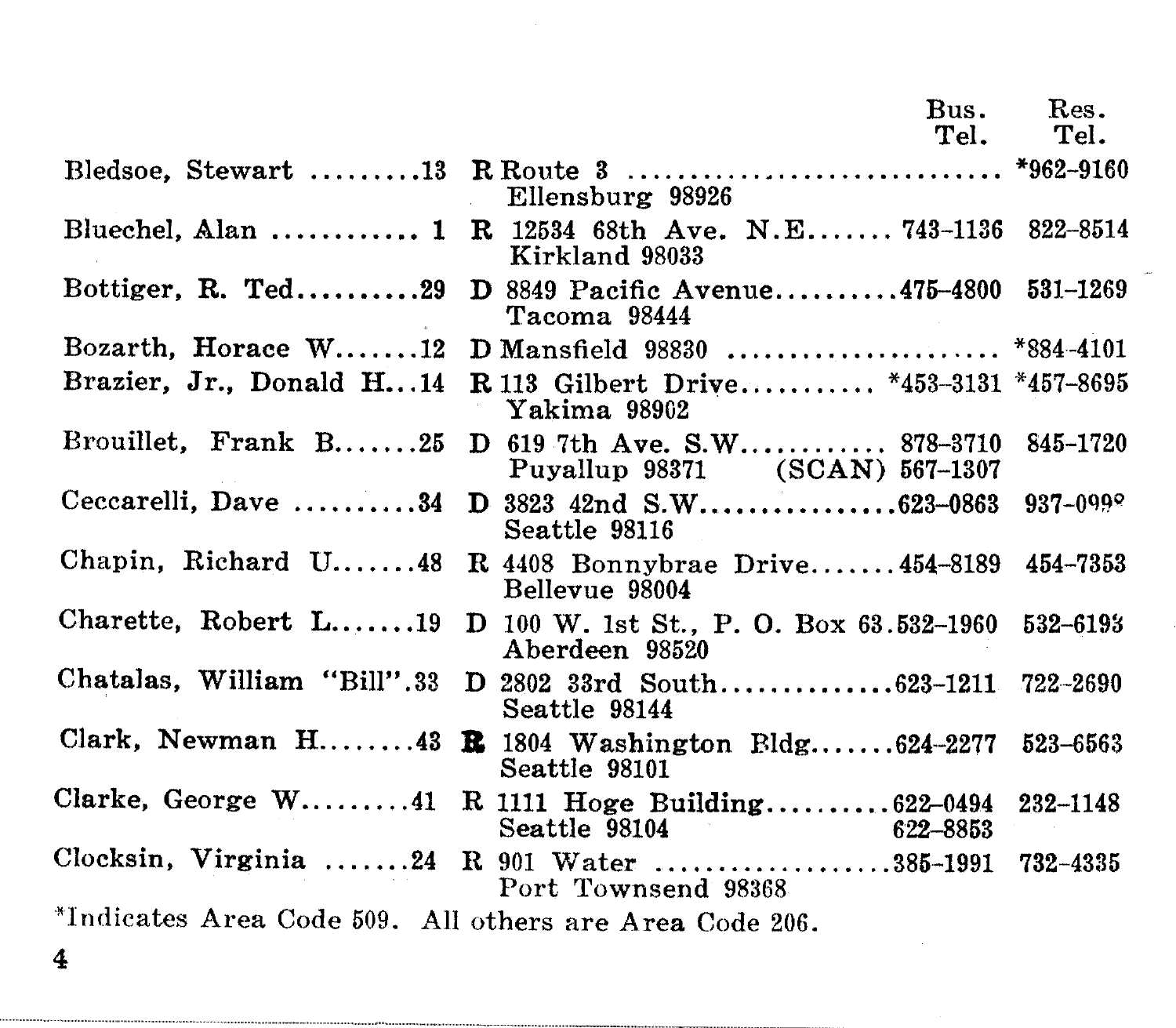# **Bus. Res.** Tel. Tel.

|                                                         | Port Angeles 98362                                                    |          |
|---------------------------------------------------------|-----------------------------------------------------------------------|----------|
| Copeland, Thomas L11B                                   | R Route 3 (SCAN) $637-1158$ *525-3450<br>Walla Walla 99362            |          |
| Cunningham, Norwood 30                                  | R 750 Alvord Ave852-9550<br>Kent 98031<br>Ext. 202                    | 852-4659 |
| Day, William $S$ 4                                      | D 2721 E. Sprague*535-3038 *534-7162<br>Spokane 99202 (SCAN) 267-1350 |          |
| DeJarnatt, Arlie U18                                    | D 1215 23rd Ave425-5000 423-3684<br>Longview 98632                    |          |
| Eldridge, Don $\ldots \ldots \ldots 40$                 | R 510 1st Street336-5375<br>Mount Vernon 98273 (SCAN) 465-1231        | 424-5331 |
| Elicker, Charles W10                                    | R Route 2, Box 2694842-3311 842-4187<br>Bainbridge Island 98110       |          |
| Farr, Dr. Caswell $J_{\dots,142}$                       | R 1800 C Street733-4940 384-3405<br>Bellingham 98225                  |          |
| Flanagan, S. E. "Sid"13                                 | R Route 1, Box 205 *787-2452<br>Quincy 98848                          |          |
| Gallagher, P. J. "Jim"29                                | D 125 S. 72nd272-8301 472-4501<br>Tacoma 98408                        |          |
| Garrett, Avery $\dots\dots47$                           | $D$ 450 Langston Road<br>Renton 98055                                 | 255-7117 |
| Gladder, Carlton A 7                                    | R 501 Fidelity Building *624-7991 *325-5039<br>Spokane 99201          |          |
| Goldsworthy, Robert F9A                                 | R Route 2  *523-4043<br>Rosalia 99170                                 |          |
| *Indicates Area Code 509. All others are Area Code 206. |                                                                       |          |

 $\lambda$ 

 $\bar{\mathbf{x}}$ 

 $\alpha$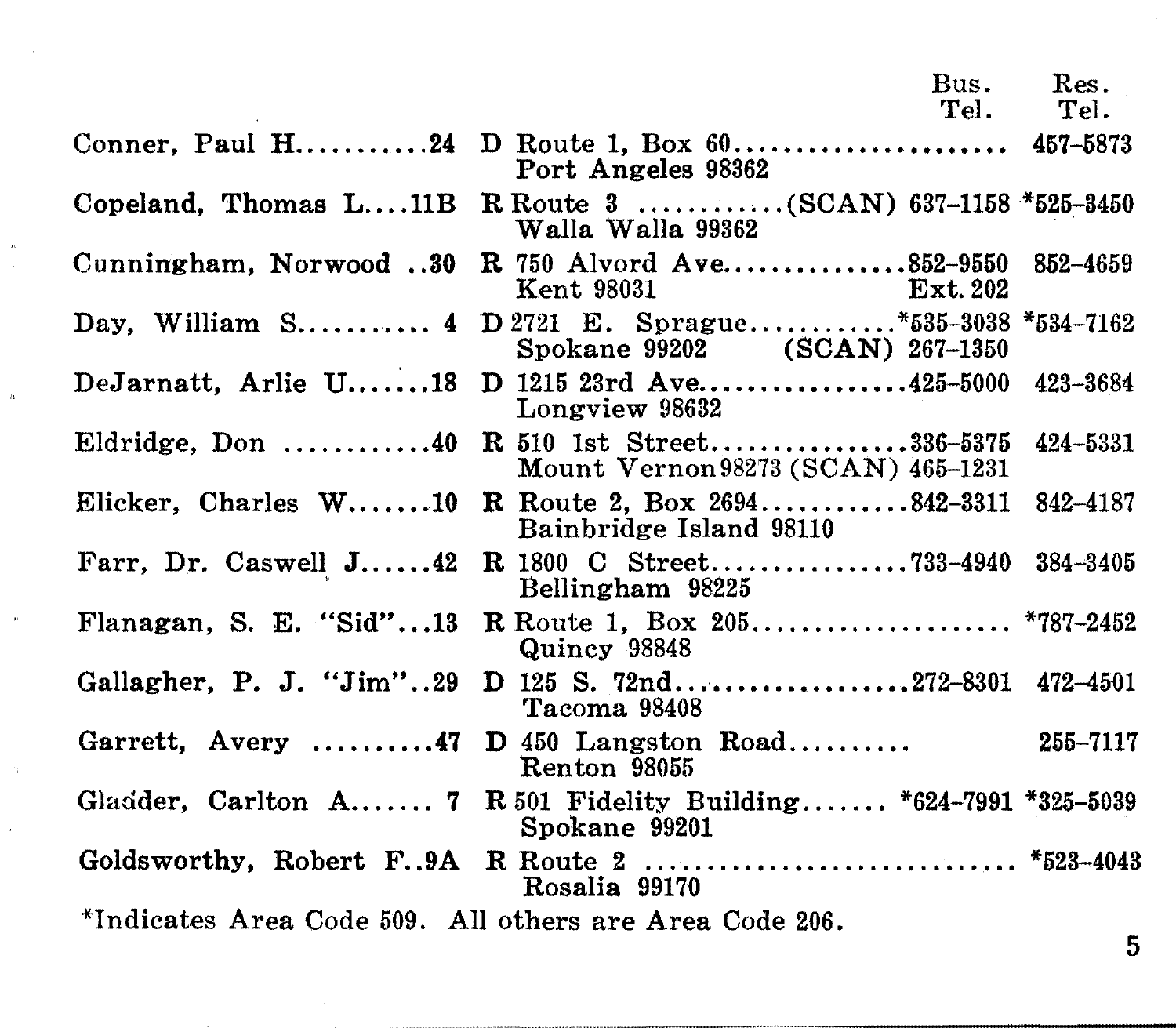| Bus. | Res. |
|------|------|
| Tel. | Tel. |

Gorton, Slade .............46 R 6845 48th Ave. N.E.............622-4814 522-7034<br>Seattle 98115 (SCAN) 823-8589 (SCAN) 823-8539 Grant, Gary ..............47 D 12835 S.E. 160th................622-1371 255-1465 Renton 98056 Harris, Edward F........ 7 R 716 Old Nat'l Bank Bldg... \*624-1209 \*747-4398 Spokane 99203 Haussler, Joe D .......... 2A D Box 949 ....•.•..•..•................. \*826-6192 Omak 98341 Hawley, Dwight S.......44 R 2216 N.W. 56th................782-6300 782-6607 Seattle 98107 Heavey, Edward ......•.. 31 D 9829-16th S.W ••.............• 762-3932 244-6989 Seattle 98106 Hoggins, Dale E..........21 R 21826 95th Ave. W...........778-8833 776-1543 Edmonds 98020 Holman, Francis E....... 1 R 1900 Washington Bldg....... $682 - 8770$   $364 - 4520$ Seattle 98101 Hubbard, Vaughn .....11A R Box 126 ...................... \*337-6643 \*337-6619 Waitsburg 99361 Humlston, Homer ......26 R 607 N. Stadium Way........627-7121 627-5603 Tacoma 98403 Hurley, Mrs. Joseph E... 3 D 730 E. Boone Ave..................... \*487-1159 Spokane 99202 Jastad, Elmer ........... 20 D Box 38 •••.•.•••••..•.•.•.••. 496-5413 496-6414 Morton 98356 Johnson, Doris J.......16A D 737 Tacoma Place.......... \*586-1161 \*586-3646 Kennewick 99336 \*Indicates Area Code 509. All others are Area Code 206. 6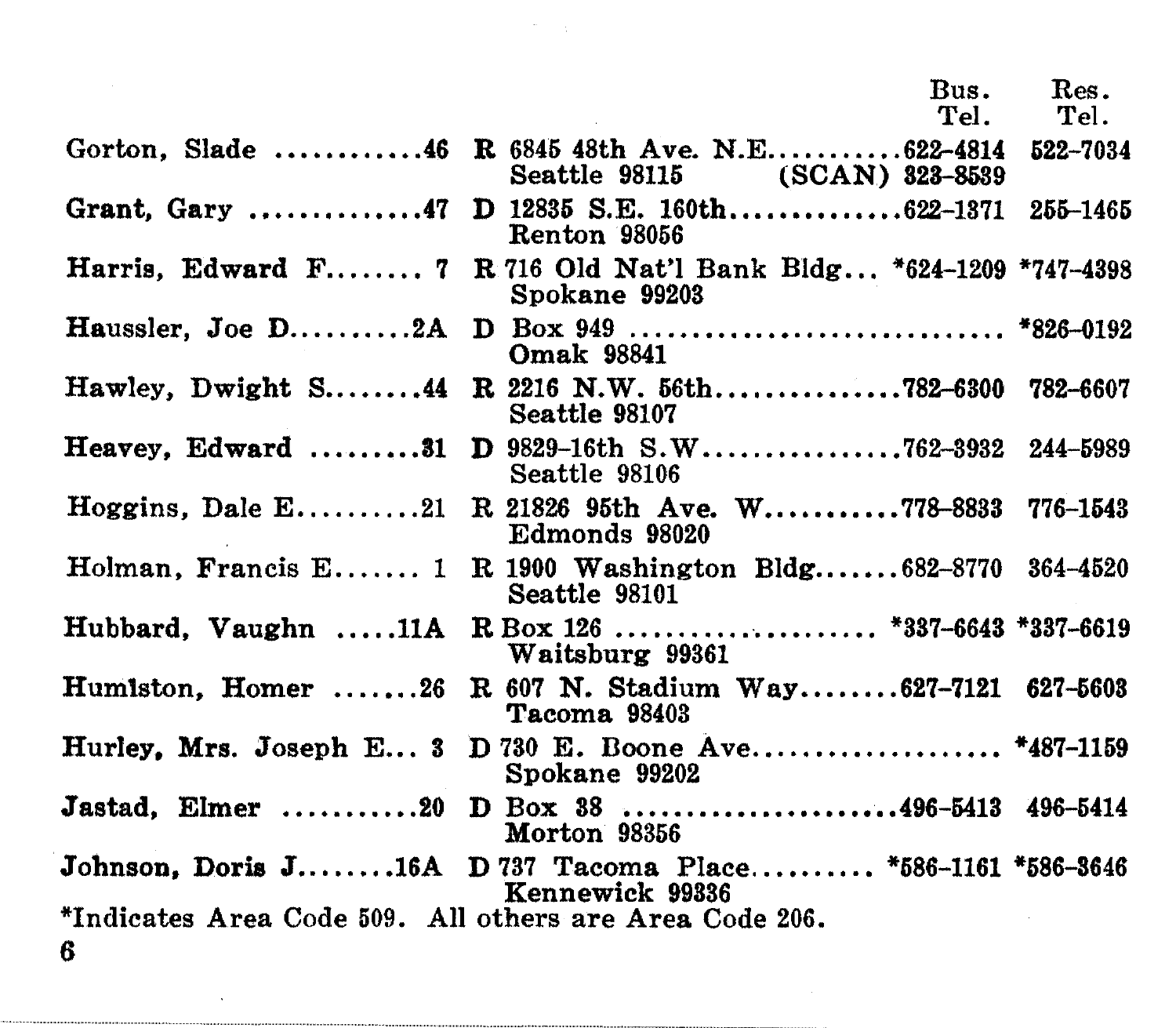|                                                                                      | Bus.<br>Tel. | Res.<br>Tel. |
|--------------------------------------------------------------------------------------|--------------|--------------|
| Connell 99326                                                                        |              |              |
| Jueling, Helmut $L$ 28 R 5215 South Tacoma Way472-1754 752-1659<br>Tacoma 98409      |              |              |
| Kalich, Hugh "Bud"20 D P. O. Box 278748-4439 864-4412<br>Toledo 98591                |              |              |
| King, Richard A38 D 309 77th Place S.W259-7151 353-7526<br>Everett 98202             |              |              |
| Kink, Dick J42<br>Bellingham 98225                                                   |              |              |
| R 1236 Bigelow N 282-5091<br>Kirk, Gladys 36<br>Seattle 98109                        |              |              |
| Kiskaddon, Bill 21<br>Mountlake Terrace 98043                                        |              |              |
| Kopet, Jerry C.  6 R 1728 S. Lincoln St *327-5594 *747-6368<br>Spokane 99203         |              |              |
| Leckenby, William S31<br>R 9105 Fauntleroy Way S.W624-2877 932-3124<br>Seattle 98125 |              |              |
| Leland. Alfred $E$ 48<br>Redmond 98052                                               |              | 885-0960     |
| Lewis, Brian $J$ 41<br>R 1804 127th Ave. S.E454-0683 747-2869<br>Bellevue 98004      |              |              |
| Litchman, Mark 45 D 13706 2nd N.E364-8820<br>Seattle 98125 (SCAN) 345-1394           |              | 363-0655     |
| Olympia 98501                                                                        |              | 352-1933     |
| *Indicates Area Code 509. All others are Area Code 206.                              |              |              |

J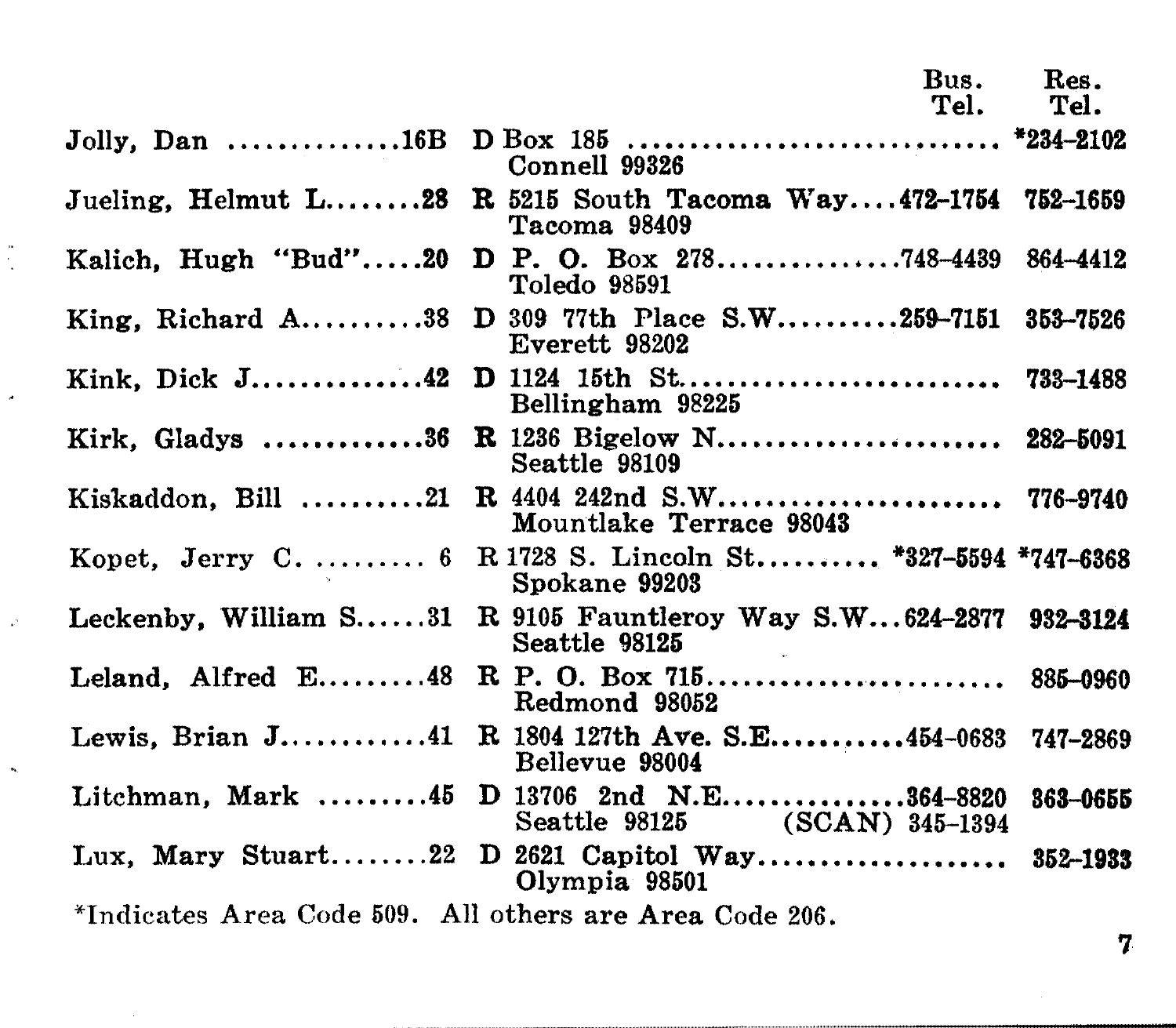|                                                              | Rus.<br>Tel.                                                                 | Res.<br>Tel. |
|--------------------------------------------------------------|------------------------------------------------------------------------------|--------------|
|                                                              | Lynch, Marjorie W14 R 802 Pickens Road *966-2748<br>Yakima 98902             |              |
|                                                              | Mahaffey, Audley F46 R 5241 16th N.E 522-5326<br>Seattle 98105               |              |
| Marsh. Daniel G49                                            | D 1111 Broadway 693-3637<br>Vancouver 98660                                  | 694–7772     |
| Marzano, Frank 27                                            | D 2501 S. Melrose St 627-2071<br>Tacoma 98405                                |              |
| May, William J. S. "Bill" 3                                  | D W. 711 Waverly Place327-7637<br>Spokane 99205                              | 325-3616     |
| McCaffree, Mary Ellen32A                                     | R 5014-18th Ave. N.E. (SCAN) 323-8538 525-7665<br>Seattle 98105              |              |
| McDougall, $Bob$ 12                                          | R Route 2, Box 2001 *663-6515 *663-4735<br>Wenatchee 98801 (SCAN) 565-1241   |              |
| McGavick, Joseph L32B                                        | R 3629 Bagley Ave. N386-3597 633-1104<br>Seattle 98103                       |              |
| Merrill. John $\ldots \ldots \ldots \ldots 35$               | D 7530 S. Lake Ridge Drive723-5090 723-2549<br>Seattle 98178                 |              |
|                                                              | Merritt, Lester M5A D E. 419 Cozza Drive*487-6747 *489-3639<br>Spokane 99208 |              |
|                                                              | Moon, Charles 39 D Route 2, Box 427A 568-6061<br>Snohomish 98290             |              |
|                                                              | Morrison, Sid W15 R Route 1, Box 170*865-3380 *865-4766<br>Zillah 98953      |              |
|                                                              | Murray, John S36 R 8 W. Roy Street282-0900 283-7481<br>Seattle 98119         |              |
| *Indicates Area Code 509. All others are Area Code 206.<br>8 |                                                                              |              |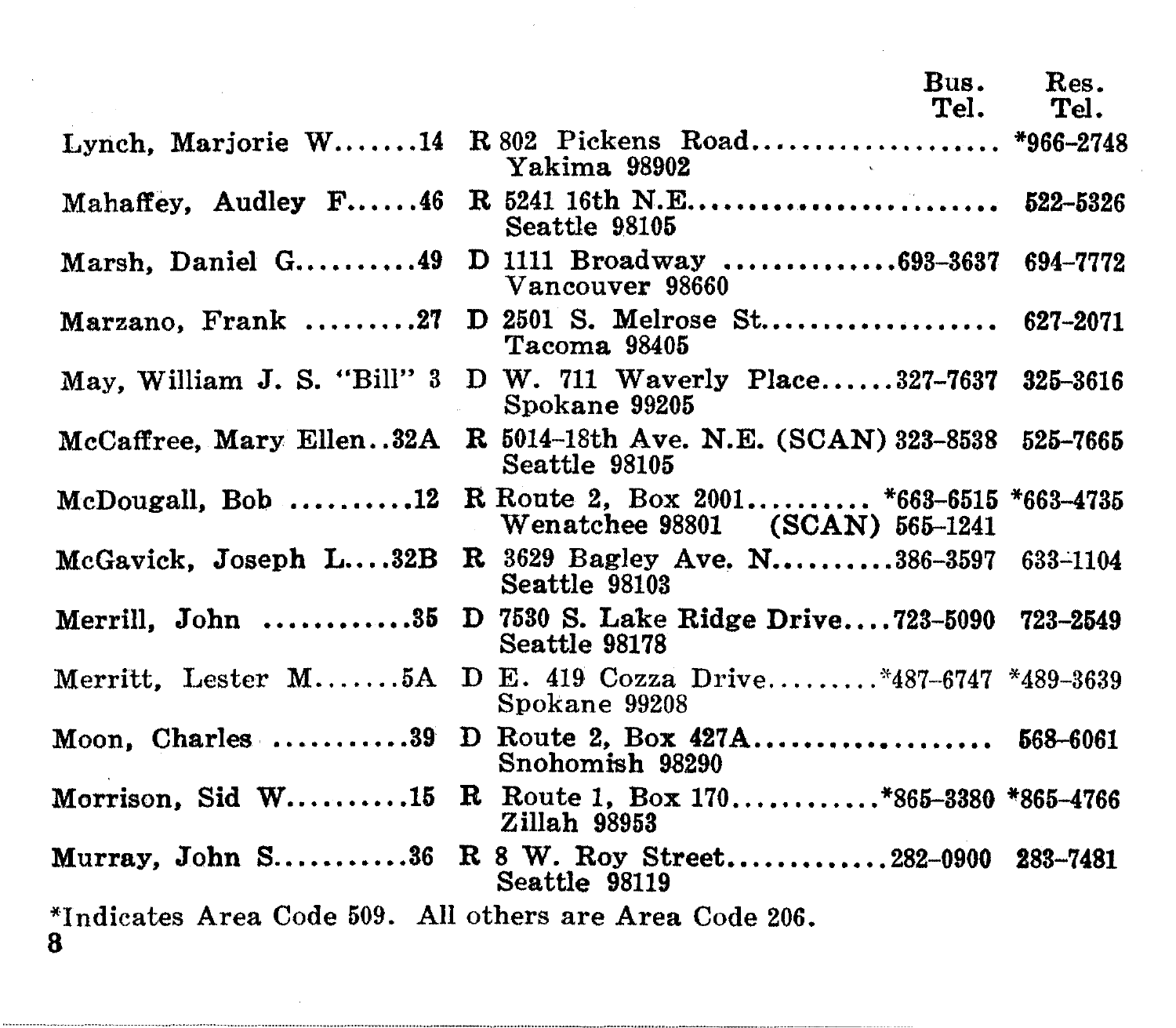|                                                         | Bus.<br>Tel.                                                               | Res.<br>Tel. |
|---------------------------------------------------------|----------------------------------------------------------------------------|--------------|
|                                                         | Mabton 98935                                                               |              |
| Newschwander, Charles E.28                              | <b>R</b> 2140 Bridgeport Way474-4123 564-4189<br>Tacoma 98466              |              |
| $O'Brein$ , John $L$ 33                                 | <b>D</b> 912 Joseph Vance Bldg $624-3636$<br>Seattle 98101 (SCAN) 525-1297 | 722-5889     |
| O'Dell, Robert W17                                      | R 605 N.E. 5th Ave834-4611<br>Camas 98607                                  | 834-4891     |
| O'Donnell, Daniel N37                                   | $D_{520-14th}$ Ave. E<br>Seattle 98102                                     | 322-3273     |
| Perry, Robert A $45$                                    | D 1154 N. 92nd Street822-8291 525-4054<br>Seattle 98103                    |              |
| Reese, Walt $\dots\dots\dots\dots 8B$                   | Kennewick 99336                                                            |              |
| Richardson, Gordon W 4                                  | R North 2314 Coleman Rd*926-9521 *926-8446<br>Spokane 99206                |              |
| Rosellini, John M34                                     | D 3827 38th Ave. S.W773-2378 935-3703<br>Seattle 98126                     |              |
| Saling, Gerald $L$ $5B$                                 | R West 320 Nebraska  *487-6662<br>Spokane 99208                            |              |
| Sawyer, Leonard A25                                     | D 755 S. Tacoma Ave383-3737<br>Tacoma 98402 (SCAN) 527-1356                | 863-6248     |
| Sheridan, George P27                                    | $D$ 1510 S. 7th St<br>Tacoma 98405                                         | 627-3219     |
|                                                         | Smythe, Richard L49 R 7115 Topeka Lane693-9928<br>Vancouver 98661          | 693-1633     |
| *Indicates Area Code 509. All others are Area Code 206. |                                                                            | 9            |

ă

 $\overline{\phantom{a}}$ 

 $\epsilon$ 

 $\overline{a}$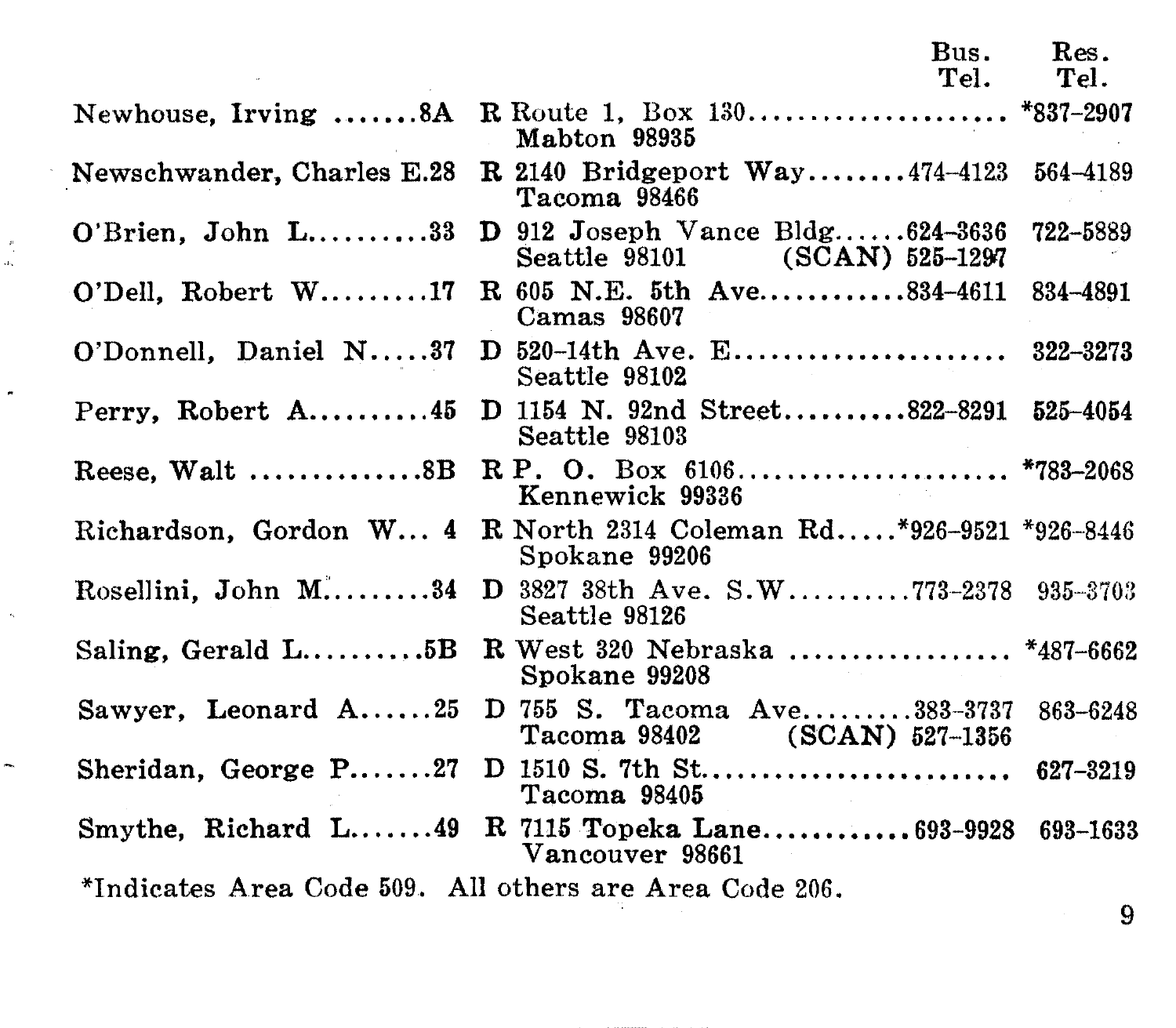Spanton, Keith J.........15 R 3803 4th Street........................... \*452-7929 Sprague, David G........37 D 805 Logan Building..........623-7035 325-3334 Swayze, Jr., Thomas A... 26 R 3408 N. 24th Street.......... 383-2606 759-6077 Taylor, Dick ..............38 D Box 43 ...........................326-2575 326-7383 Thompson, Alan ......•.. 18 D 310 Estey Drive., ............ 274-6414 274-8466 Veroske, Fred A.........42 R 202 Front Street.............354-2242 354-2940 Walgren, Gordon L.......23 D 5533 Erlands Point Road....377-4471 373-3431 Wanamaker, F. Pat......10 R. Route 1, Box 193A................... 678-4218<br>Coupeville 98239 Whetzel, Jonathan ...... 43 Wolf, Hal .................22 R P. O. Box 8, Clark Road....458-2371 458-3831 Zimmerman, Harold S...17 R 1432 N.E. 6th................834-2141 834-4501 Bus. Res.<br>*Te*l. Tel. Tel. Union Gap 98903 Seattle 98101 Tacoma 98406 Mukilteo 98276 Castle Rock 98611 Lynden 98264 Bremerton 98313 R 1411 Fourth Avenue........623-0916 325-8077 Seattle 98101 Yelm 98697 Camas 98607 SCAN USERS: For on-network calls, dial 8, then 7-digit number For off-network calls, dial 8, area code, 7-digit number

\*Indicates Area Code 509. All others are Area Code 206. 10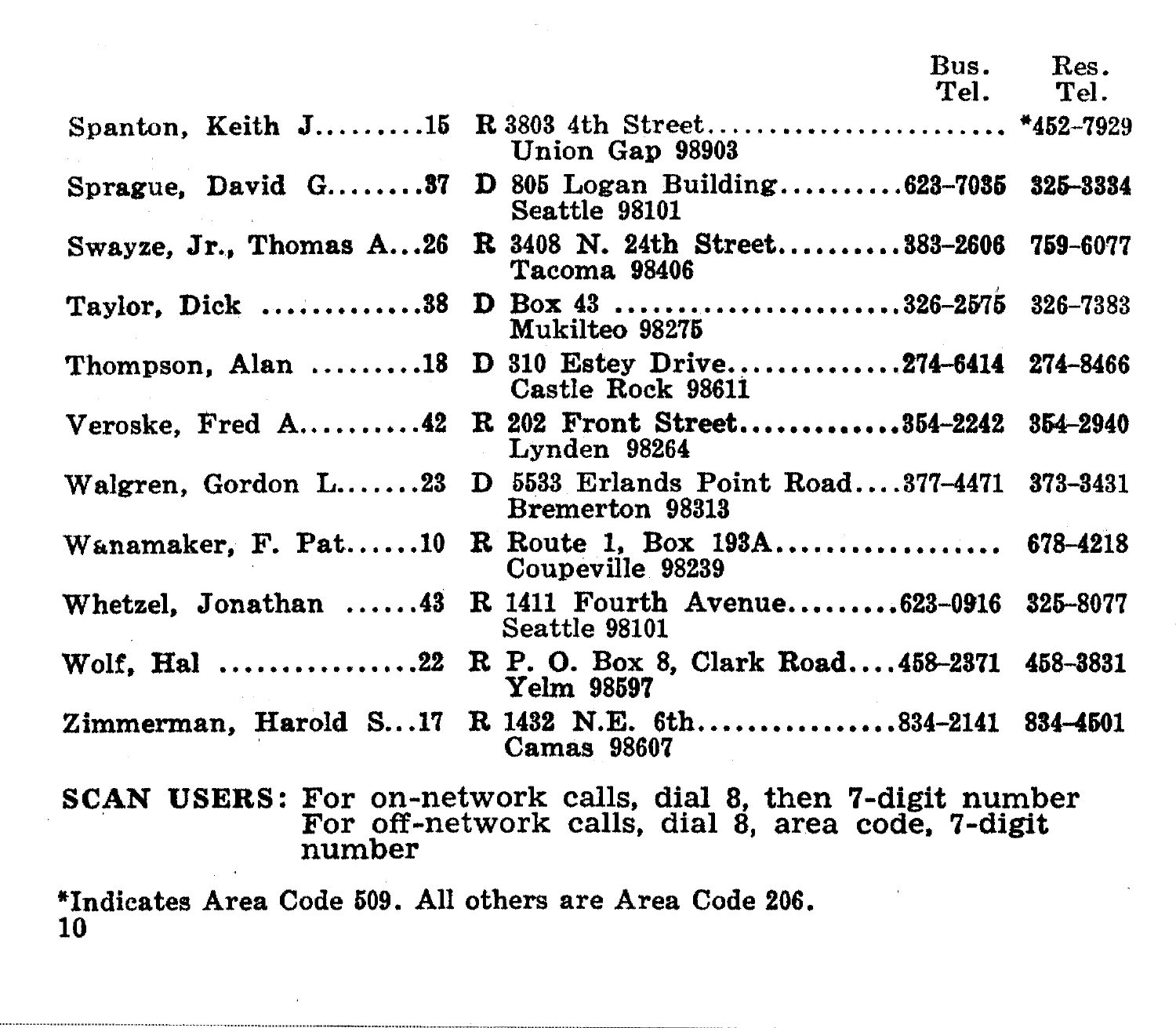# **SENATE** CAUCUS **OFFICERS**

Democratic Caucus

Chairman, Robert C. Bailey Secretary, Reuben A. Knoblauch Floor Leader, R. R. Bob Greive Majority Whip, William A. Gissberg

Republican Caucus

Chairman, John N. Ryder Secretary, Harry B. Lewis Floor Leader, R. Frank Atwood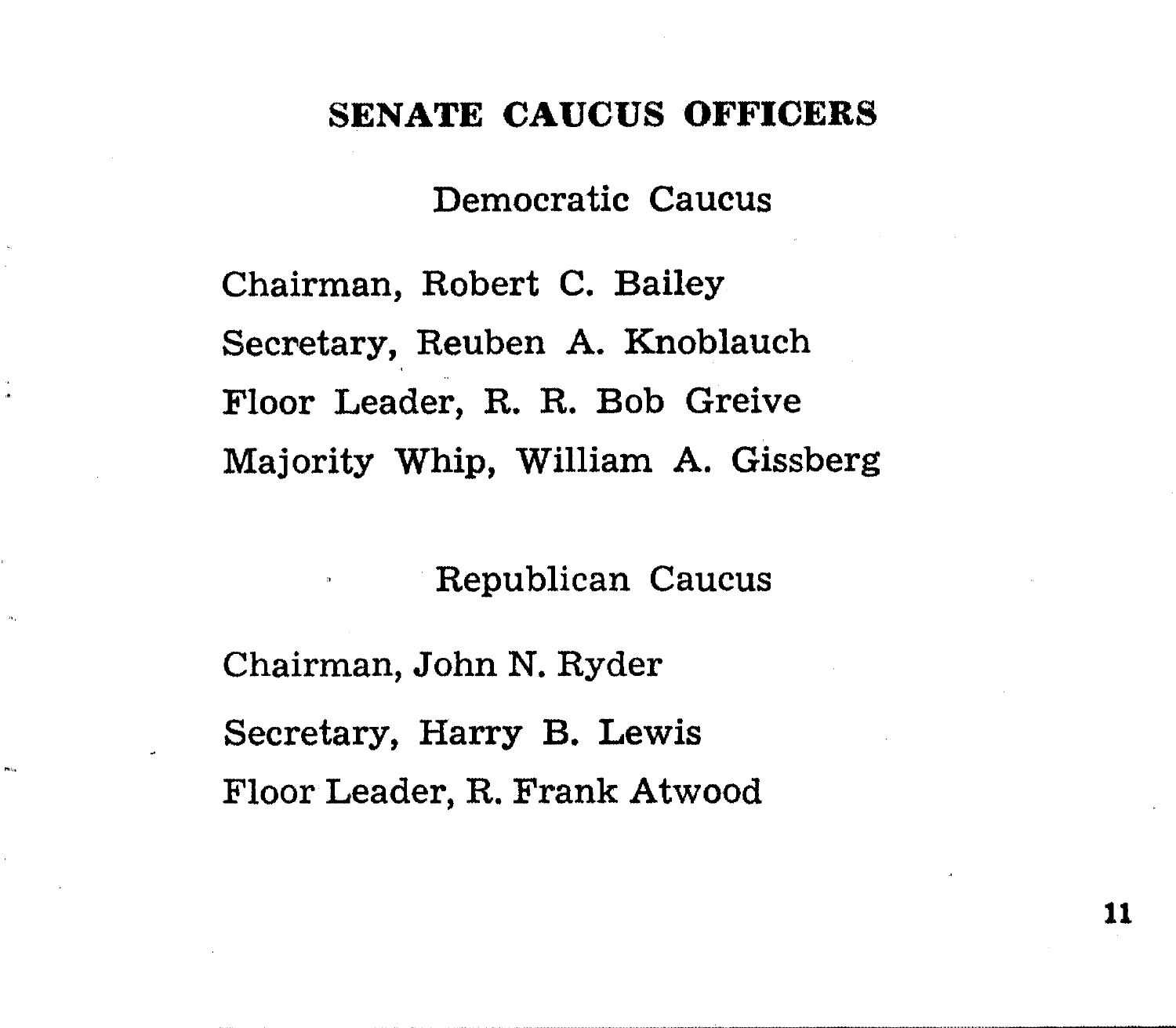# **SENATE OFFICERS**

|                                                                                                                                                         |                              | Olympia Business Residence<br>Office Tel. Telephone Telephone |                      |
|---------------------------------------------------------------------------------------------------------------------------------------------------------|------------------------------|---------------------------------------------------------------|----------------------|
| John A. Cherberg, President<br>SCAN Network Only<br>Residence: 505 Howe St.<br>Seattle 98109<br>Business: c/o KIRO, 5130 Queen<br>Anne Ave. N., Seattle | 753–7296<br>8-234-7296       | 283-9800                                                      | 283-1281             |
| Ward Bowden, Secretary<br>SCAN Network Only 8-234-5646<br>Residence: Sultan<br>$Olympia$                                                                | 753–5646                     |                                                               | 793-3306<br>357–5332 |
| Don Wilson, Ass't Sec<br>SCAN Network Only<br>Residence: Olympia                                                                                        | 753-5646<br>$8 - 234 - 5646$ |                                                               | 352-0112             |
| Charlie Johnson, Sergeant at Arms<br>SCAN Network Only<br>Residence: Olympia                                                                            | 753–5459<br>$8 - 234 - 5459$ |                                                               | 357-8442             |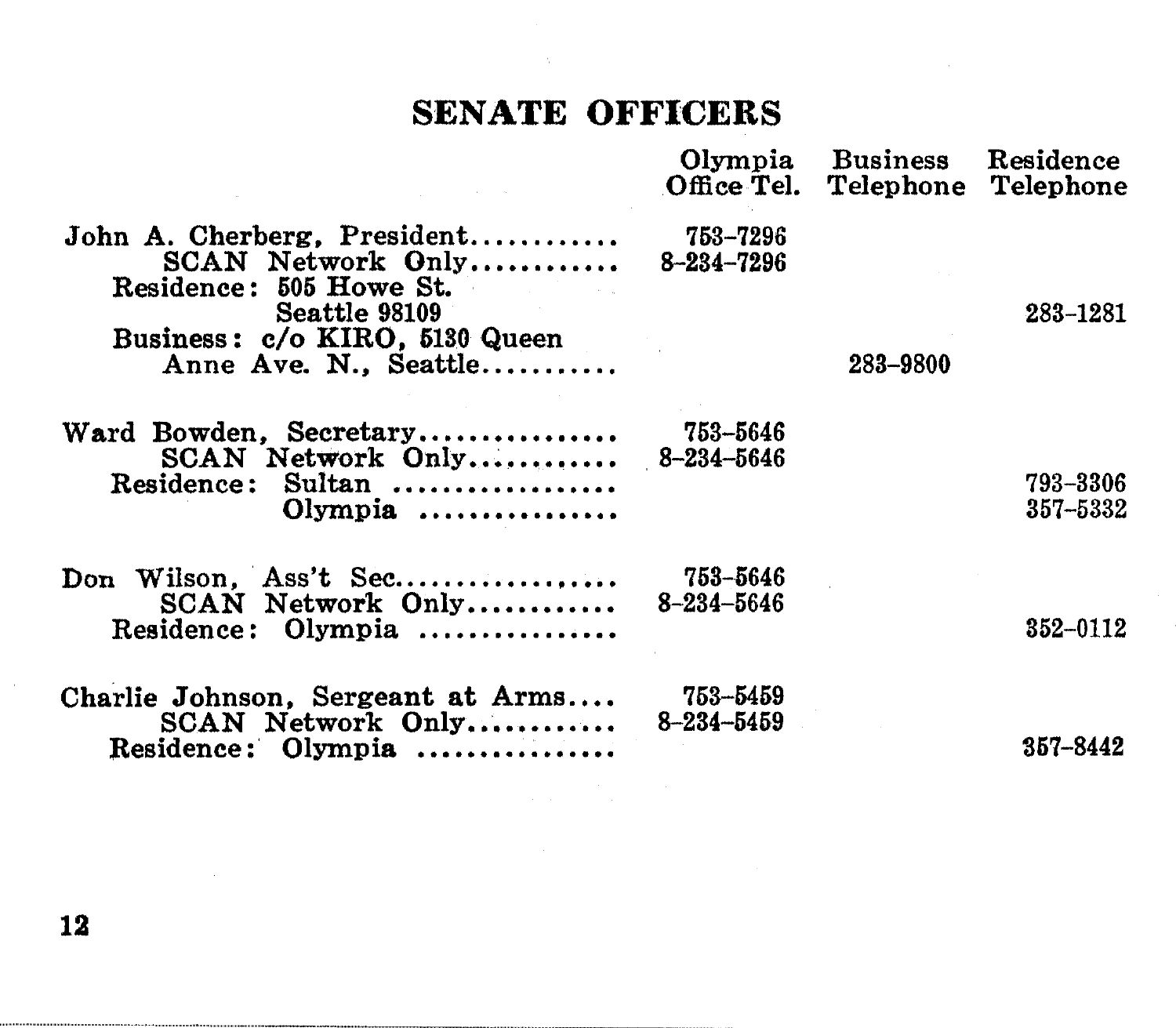# SENATE ROSTER, 1967<br>Fortieth Session

| NAME OF MEMBER                                          | District<br>Politics | Business<br>Telephone<br>Address                                                                                   | esidence<br>elephone<br>œΘ |
|---------------------------------------------------------|----------------------|--------------------------------------------------------------------------------------------------------------------|----------------------------|
|                                                         |                      | Andersen, James A 48 R 3008 98th N.E 624-6831 454-1596<br>Bellevue 98004                                           |                            |
|                                                         |                      | Atwood, R. Frank42 R 402 Bellingham National733-3370 733-0817<br>Bank Building (SCAN) 237-1215<br>Bellingham 98225 |                            |
|                                                         |                      | South Bend 98586                                                                                                   |                            |
|                                                         |                      | Bentley, Paul E28 D 204 Contra Costa 383-1811 472-3839<br>Tacoma 98466                                             |                            |
|                                                         |                      | Canfield, Damon R 8 R 1368 Upland Drive *837-5075<br>Sunnyside 98944                                               |                            |
|                                                         |                      | Chytil, Joe 20 R 1274-5th Street 736-3321 748-4123<br>Chehalis 98532                                               |                            |
|                                                         |                      | Connor, Frank 33 D 3201 S. (SCAN) 525-1282 324-4464<br>Massachusetts<br>Seattle 98114                              |                            |
|                                                         |                      | Cooney, John L 5 D N. 4403 Adams St *326-0770 *325-0931<br>Spokane 99205 (SCAN) 267-1351                           |                            |
|                                                         |                      | Donohue, Dewey C10 D 506 E. Richmond *382-4670<br>Dayton 99328                                                     |                            |
| *Indicates Area Code 509. All others are Area Code 206. |                      |                                                                                                                    |                            |

š

X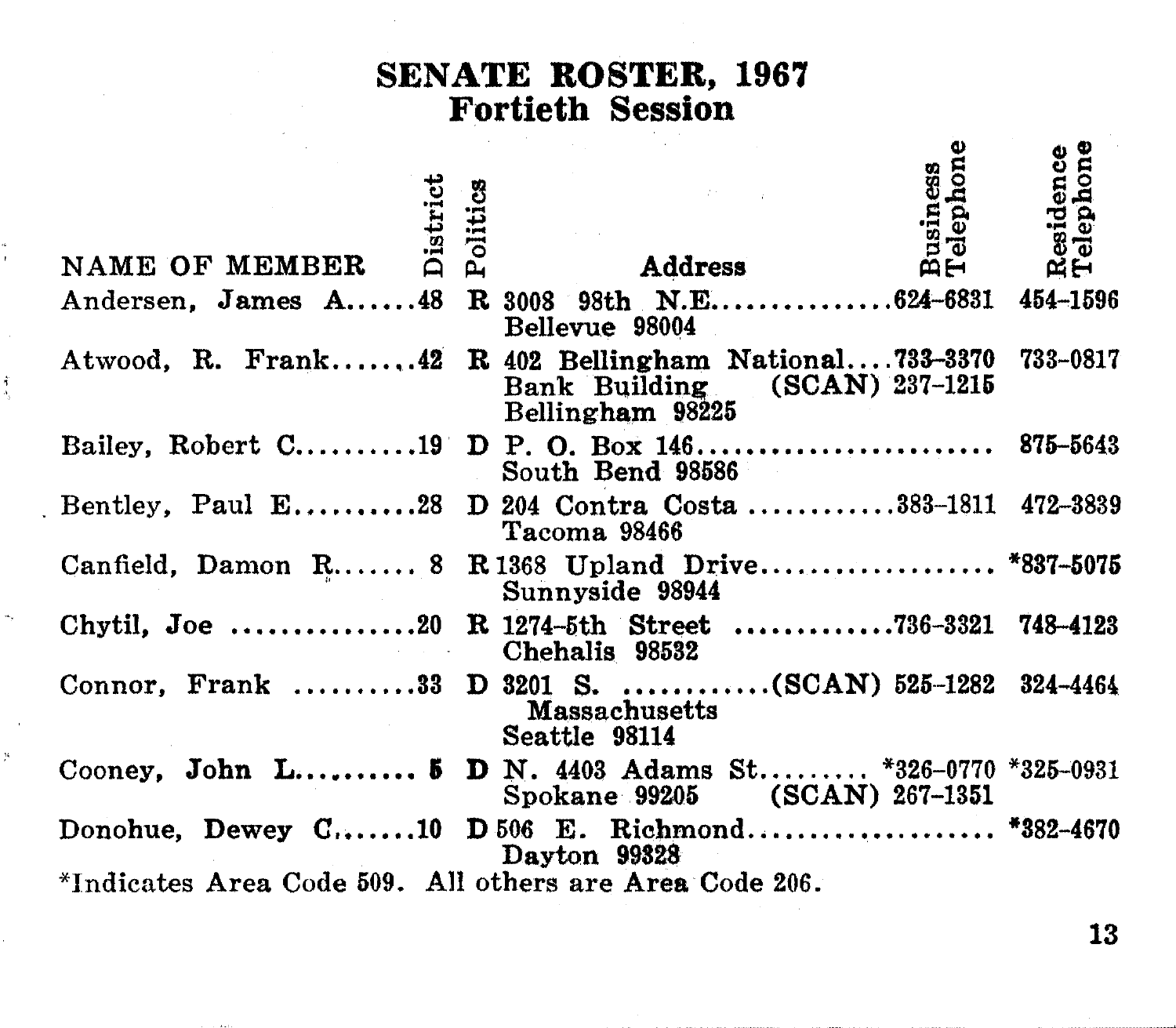|                                                                                |                                           | Bus.<br>Tel. | Res.<br>Tel. |
|--------------------------------------------------------------------------------|-------------------------------------------|--------------|--------------|
| Dore. Fred H 37 D 1424 Washington Building624-5858                             | Seattle 98101 (SCAN) 525-1284             |              | 322-0685     |
| Durkan, Martin J47 D 404 Olympic Natl. Life622-6363                            | Building (SCAN) 525-1289<br>Seattle 98104 |              | .            |
| Faulk, Lawrence J26 R 3410 North Ferdinand838-9656 759-4167                    | Tacoma 98422 (SCAN) 527-1353              |              |              |
| Foley, Frank W49 D 3924 Wauna Vista Drive694-1571 694-1825                     | $\sim$ Vancouver 98661 (SCAN) 257-1269    |              |              |
| Freise, Herbert H11 R 200 Jones Building *529-0630 *529-1235                   | Walla Walla 99362 (SCAN) 637-1159         |              |              |
| Gissberg, William A39 D Rt. 1, Box 41259-7188                                  | Lake Stevens 98258. (SCAN) 265-8489       |              | 334-1340     |
| Greive, R. R. Bob34 D 4444 California Ave. S.W937-4111 932-9443                | Seattle 98116                             |              |              |
| Guess, Sam C 6 R W. 408-33rd Ave *534-1546 *624-6517                           | Spokane 99203 (SCAN) 267-1352             |              |              |
| Hallauer, Wilbur G 1 D P. O., Box 70 *476-3644 *476-2486                       | Oroville 98844 (SCAN) 525-1276            |              |              |
| Hanna, H. B12 D P. O. Box 306 *662-7119 *662-2722                              | Wenatchee 98801 (SCAN) 565-1240           |              |              |
| Henry. Al 17 D Rio Vista  **386-2211 *493-5044                                 | White Salmon 98672                        |              |              |
| Herr, Gordon 31 D 10617 21st S.W789-0500 242-1047                              | Seattle 98146                             |              |              |
| Herrmann, Karl  4 D E. 9417 Grace *926-5478 *924-0555                          | Spokane 99206 (SCAN) 267-1364             |              |              |
| *Indicates Area Code 509. **Area Code 503. All others are Area Code 206.<br>14 |                                           |              |              |

 $\sim 10^{10}$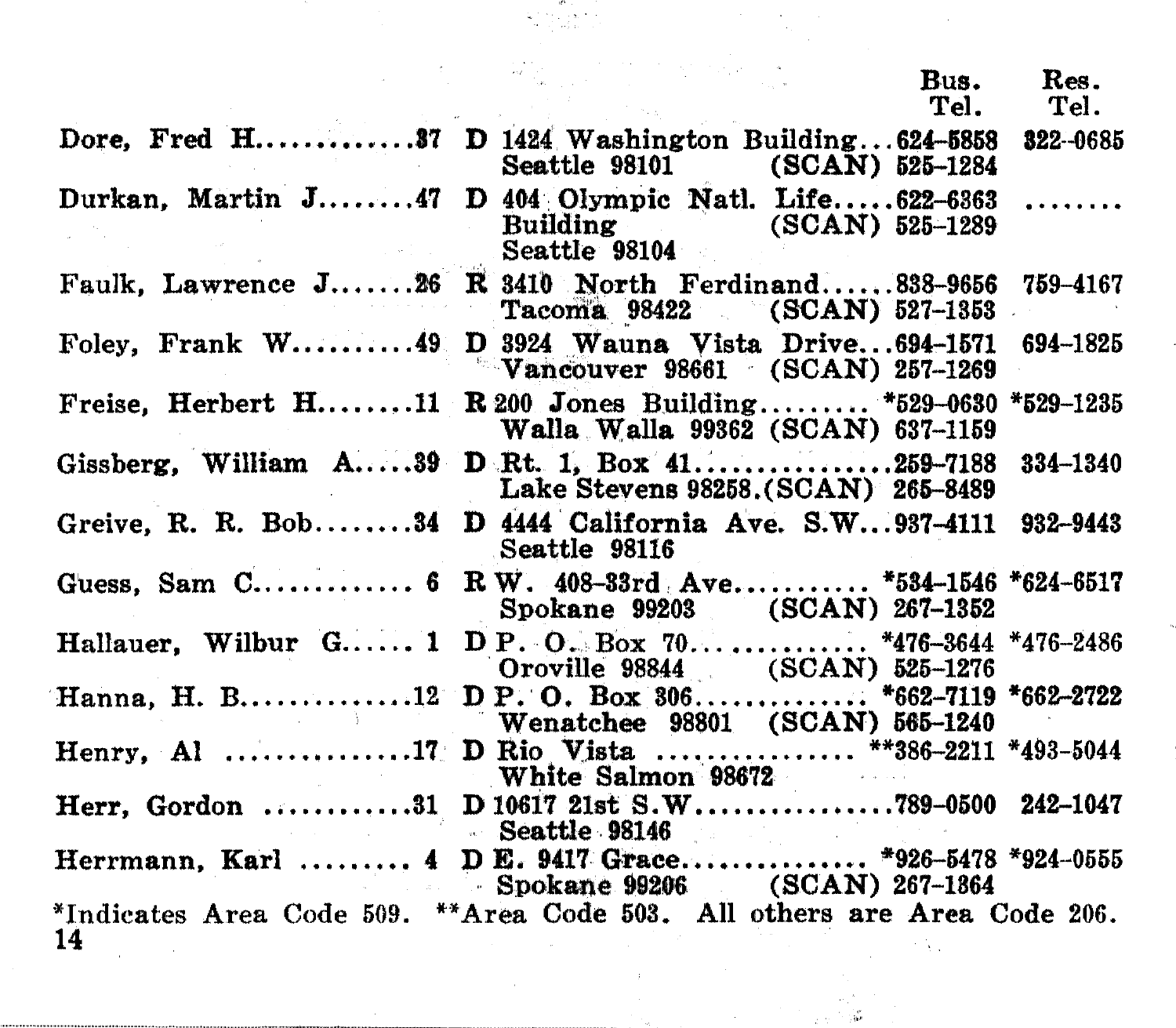| - 三重 木形<br>the Company of Company of Services and Services and Services and Services and Services and Services and Services and Services and Services and Services and Services and Services and Services and Services and Services and S |                                                                                      |           |
|-------------------------------------------------------------------------------------------------------------------------------------------------------------------------------------------------------------------------------------------|--------------------------------------------------------------------------------------|-----------|
|                                                                                                                                                                                                                                           |                                                                                      | Bus. Res. |
|                                                                                                                                                                                                                                           | Tel.                                                                                 | Tel.      |
|                                                                                                                                                                                                                                           | Huntley, Elmer C 9 R Thornton 99176  *478-3851                                       |           |
|                                                                                                                                                                                                                                           | Keefe. James E 3 D 412 W. Glass *926-1581 *327-8119<br>Spokane 99205 (SCAN) 267-1353 |           |
| Knoblauch, Reuben A25                                                                                                                                                                                                                     | D P. O. Box 306 383-3311<br>Sumner 98390 Ext. 741                                    | 863-6415  |
|                                                                                                                                                                                                                                           | Kupka, George W27 D 1316 South 8th(SCAN) 527-1283 272-6379<br>Tacoma 98405           |           |
|                                                                                                                                                                                                                                           | Lennart, Ernest W41 R Route 1  966–5596<br>Everson 98247                             |           |
|                                                                                                                                                                                                                                           | Lewis, Harry B22 R 2019 Clairmont (SCAN) 234-5642 357-5159<br>Olympia 98501          |           |
|                                                                                                                                                                                                                                           | McCormack, Mike 16 D 1314 Hains  *942-1111 *943-3963                                 |           |
|                                                                                                                                                                                                                                           | Ext. 3128<br>McCutcheon, John T29 D P.O. Box 387(SCAN) 536-1280 588-3273             |           |
|                                                                                                                                                                                                                                           | Colville 99114                                                                       |           |
| Mardesich, August P38                                                                                                                                                                                                                     | D 4712 Mermont Dr259-6131<br>Everett 98202 (SCAN) 265-8534                           | 252-9480  |
| Marquardt, Richard G45                                                                                                                                                                                                                    | R 12542 Densmore Ave. N784-6881<br>Seattle 98133 (SCAN) 345-1895                     | 862-0081  |
| participation of the                                                                                                                                                                                                                      | Mukilteo 98275                                                                       | 326-5534  |
|                                                                                                                                                                                                                                           | Morgan, Frances Haddon.23 D 950 Lower Oyster Bay Rd 377-2496<br>Bremerton 98313      |           |
|                                                                                                                                                                                                                                           | Peterson, Lowell 40 D Box 188 265-2201 265-4124<br>Concrete 98237                    |           |
| *Indicates Area Code 509. All others are Area Code 206.                                                                                                                                                                                   |                                                                                      |           |
|                                                                                                                                                                                                                                           |                                                                                      | 15        |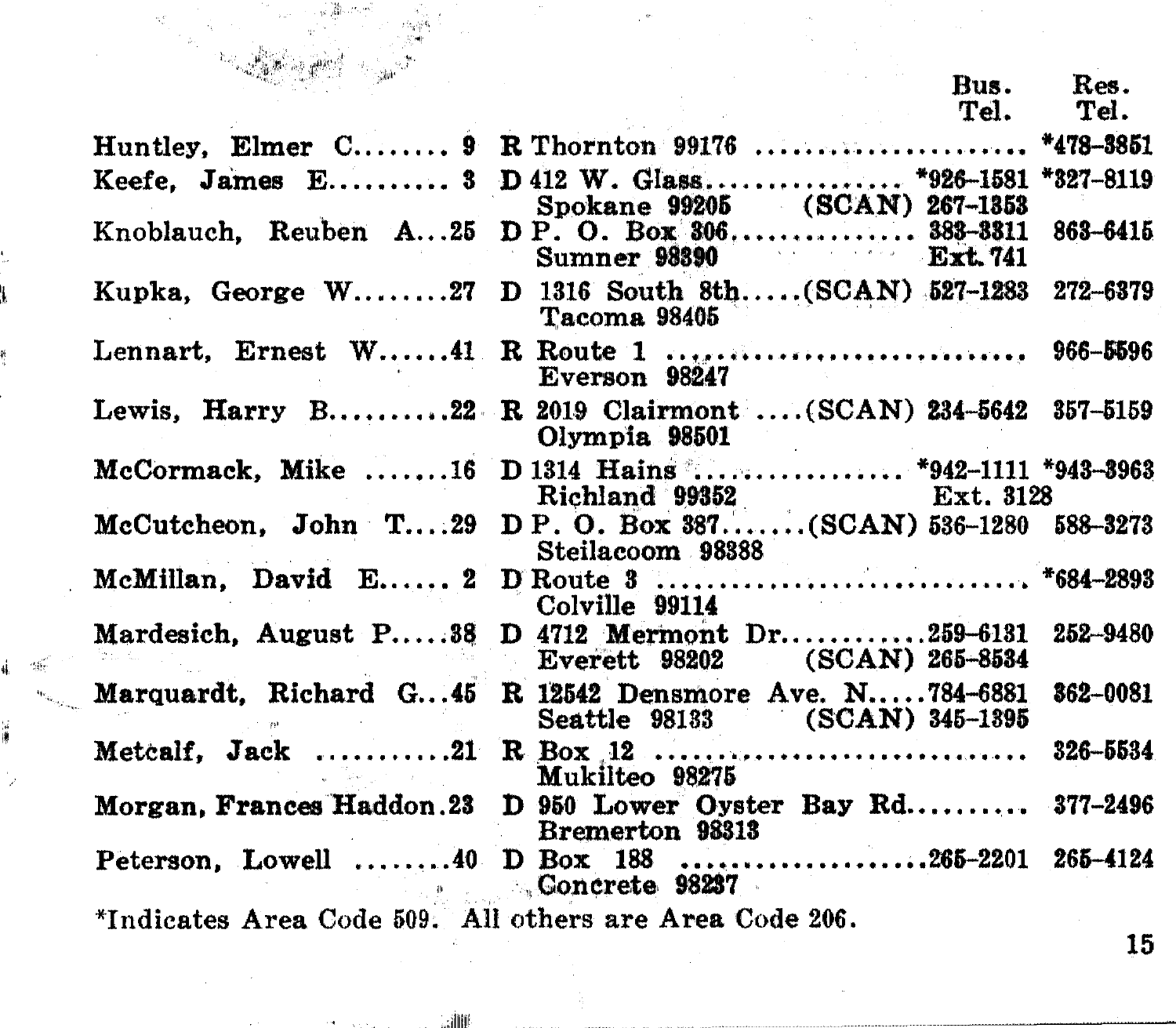|                                                                                                                                   |                                                                                                          | Bus.<br>Tel. | Res.<br>Tel. |  |
|-----------------------------------------------------------------------------------------------------------------------------------|----------------------------------------------------------------------------------------------------------|--------------|--------------|--|
|                                                                                                                                   | Peterson, Ted G44 R 2345 N.W. Blue Ridge Dr 622-2980<br>Seattle 98177 (SCAN) 525-1281                    |              | 784-2035     |  |
|                                                                                                                                   | Pritchard, Joel M36 R 1401 Broadway 325-5700<br>Seattle 98122 (SCAN) 525-1288                            |              | 283-8366     |  |
|                                                                                                                                   | Redmon. Fred G14 RP. O. Box 182(SCAN) 367-1213 *457-8392<br>Yakima 98901                                 |              |              |  |
|                                                                                                                                   | Ridder, Robert C35 D 5809 S. Roxbury(SCAN) 252-1471<br>Seattle 98118                                     |              | 723-9457     |  |
| $Ryder. John N \ldots .46$                                                                                                        | R 6811 55th Ave. N.E682-1101<br>Seattle 98115 (SCAN) 525-1287                                            |              | 522-2056     |  |
|                                                                                                                                   | Sandison, Gordon 24 D P. O. Box 967452-2314<br>Port Angeles 98362 (SCAN) 632-1167                        |              | 457-3720     |  |
|                                                                                                                                   | Stender, John H30 R 19039 Pacific Highway S244-8636<br>Seattle 98189                                     |              | 852-6726     |  |
|                                                                                                                                   | Talley, Don L18 D 1817 Bloyd 425-3305 393-4607<br>Kelso 98626                                            |              |              |  |
|                                                                                                                                   | Twigg, Robert W 7 R 817 Northtown Office*487-1651 *238-6892<br>Building (SCAN) 267-1354<br>Spokane 99207 |              |              |  |
|                                                                                                                                   | Uhlman, Wesley C32 D 207 College Club Building $624-8477$ $632-9439$<br>Seattle 98104 (SCAN) 525-1286    |              |              |  |
|                                                                                                                                   | Washington, Nat 13 D 42 "C" St. N.W *754-3594 *754-4413<br>Ephrata 98832 (SCAN) 423-1156                 |              |              |  |
|                                                                                                                                   | Williams, Walter B43 R 3871 45th N.E623-3050<br>Seattle 98105 (SCAN) 525-1283                            |              | 523-4260     |  |
|                                                                                                                                   | Woodall, Perry B15 R P. O. Box 507 *865-3535 *865-3175<br>Toppenish 98948                                |              |              |  |
| <b>SCAN</b> USERS: For on-network calls, dial 8, then 7-digit number<br>For off-network calls, dial 8, area code, 7-digit number. |                                                                                                          |              |              |  |
| *Indicates Area Code 509. All others are Area Code 206.<br>16                                                                     |                                                                                                          |              |              |  |

 $\bullet$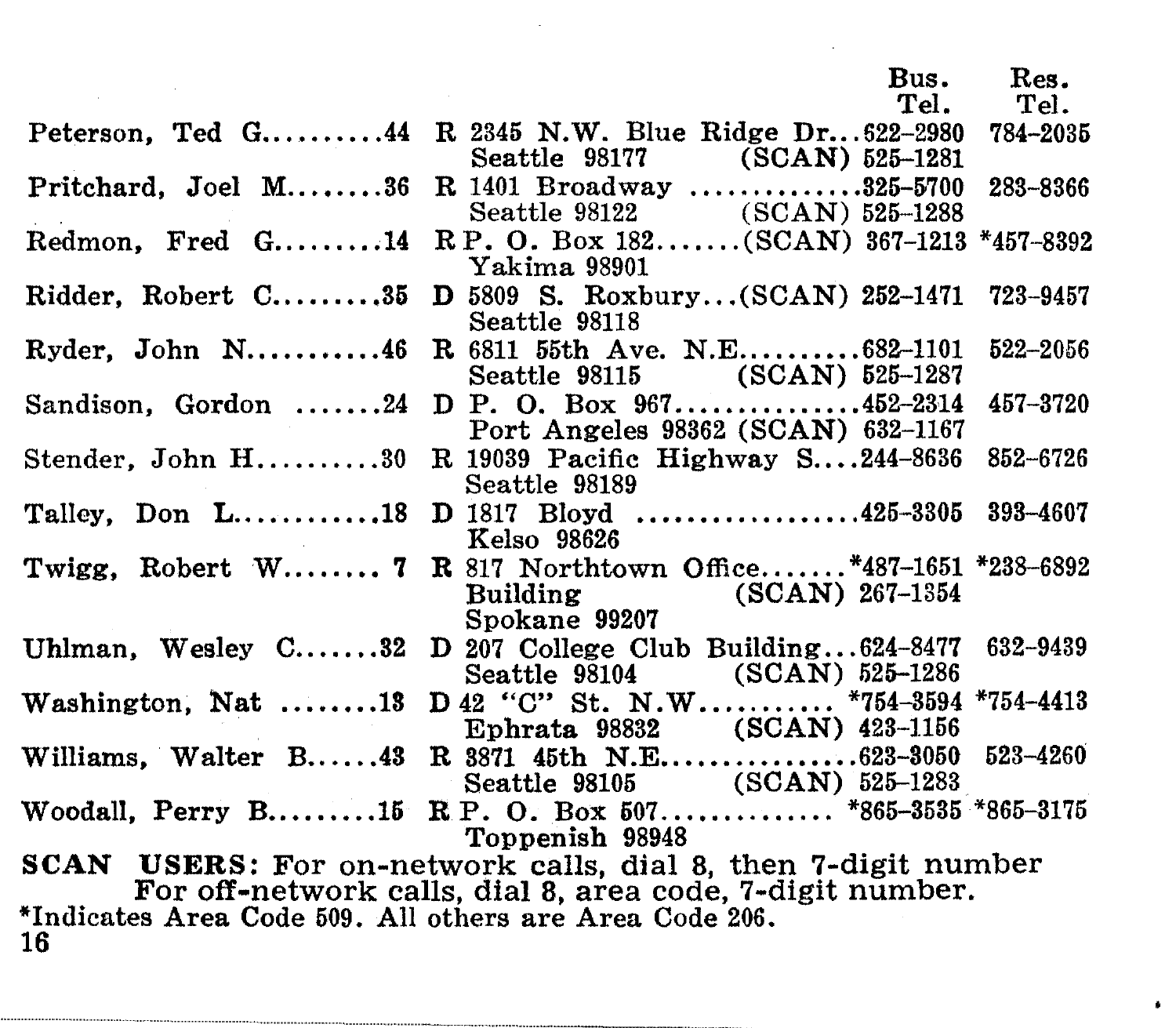# LEGISLATIVE INTERIM COMMITTEES (and other Councils, Commissions, and Committees made up in part by legislative appointees)

## WASHINGTON STATE ARTS COMMISSION

407 Public Health Bldg., Olympia 98501 James L. Haseltine, Executive Director Telephone 753-6594

# *Representative*

\*David G. Sprague

*Senator* 

\*Ernest *V'l.* Lennart

## Other Appointees

Marjorie Phillips, Chmn. Mrs. Paul G. Harper Sherman R. Huffine, Vice Chmn. Mrs. John M. Haydon Jack I. Mayer, Sec'y-Treas. Huntington Boyd Mrs. A. Victor Johnson Kenneth W. Brooks Mrs. Milton Katims John Ashby Conway Gene Keene<br>Howard O. Deming Belbert J. McBride Howard O. Deming<br>Robert W. Evans Mrs. Thomas J. Given, Jr. Dr. Alfred J. Stojowski<br>Walter F. Hanson Mrs. Thomas O. William

Mrs. D. E. Skinner Mrs. Thomas O. Williams

\*Attorney General's Opinion (AGO 1967 No. 32) held members of 40th Legislature ineligible to serve.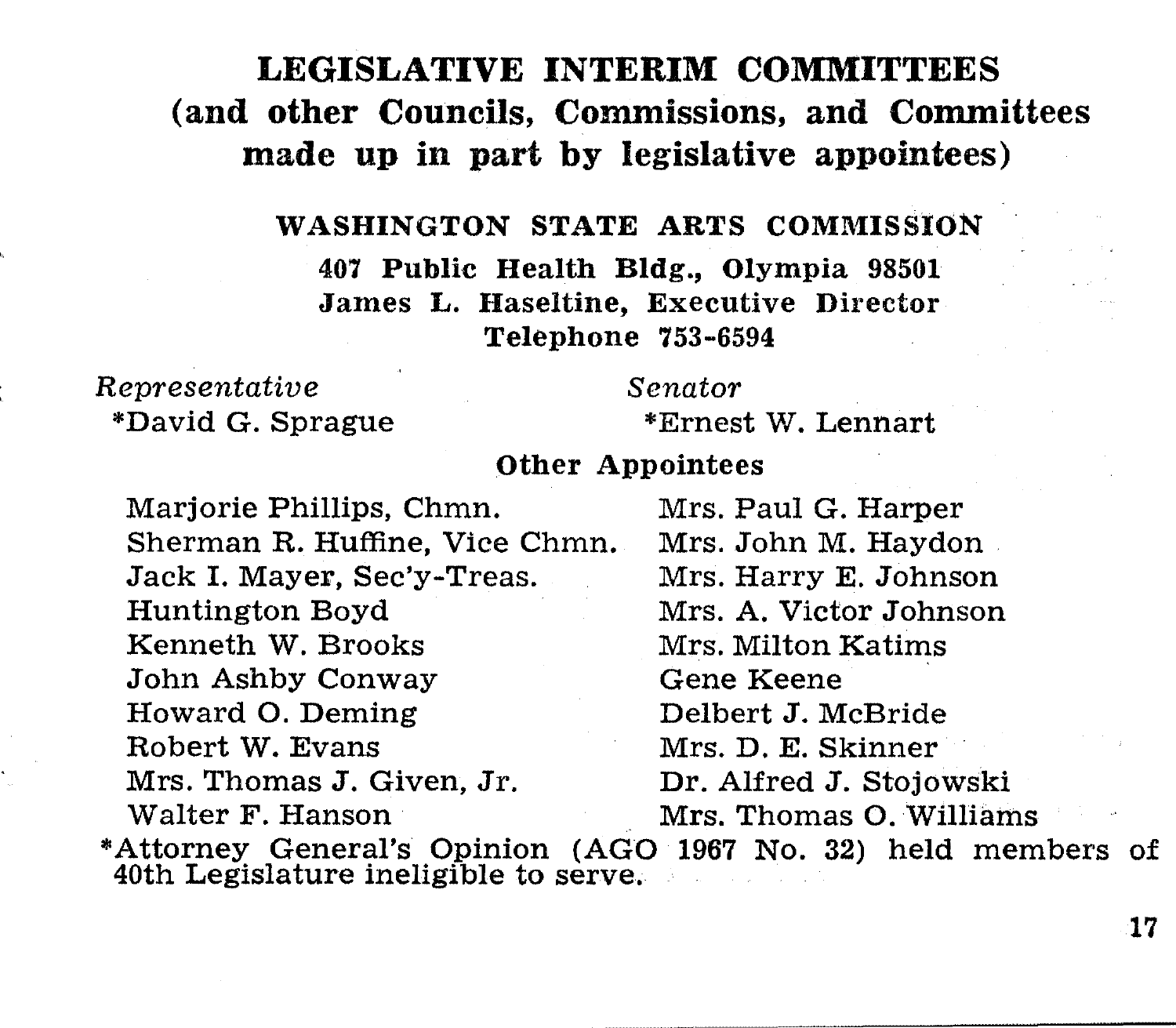# LEGISLATIVE BUDGET COMMITTEE Legislative Bldg., Olympia 98501 Gerald L. Sorte, Legislative Auditor Telephone 753-5796

# Representatives *Senators*

Robert F. Goldsworthy, Sec. Arlie U. DeJarnatt, Vice Sec. Henry Backstrom William Chatalas S. E. "Sid" Flanagan Charles E. Newschwander Gerald L. Saling Leonard A. Sawyer

Frank W. Foley, Chmn. R. Frank Atwood, Vice Chmn. James A. Andersen Damon R. Canfield Fred H. Dore Martin J. Durkan Ernest W. Lennart August P. Mardesich

COLUMBIA INTERSTATE COMPACT COMMISSION c/o Department of Conservation General Administration Bldg., Olympia 98501 H. Maurice Ahlquist, Chairman Telephone 753-6178

Representatives Joe D. Haussler Irving Newhouse *Senators*  R. Frank Atwood John L. Cooney

Other Appointee H. Maurice Ahlquist, Chmn.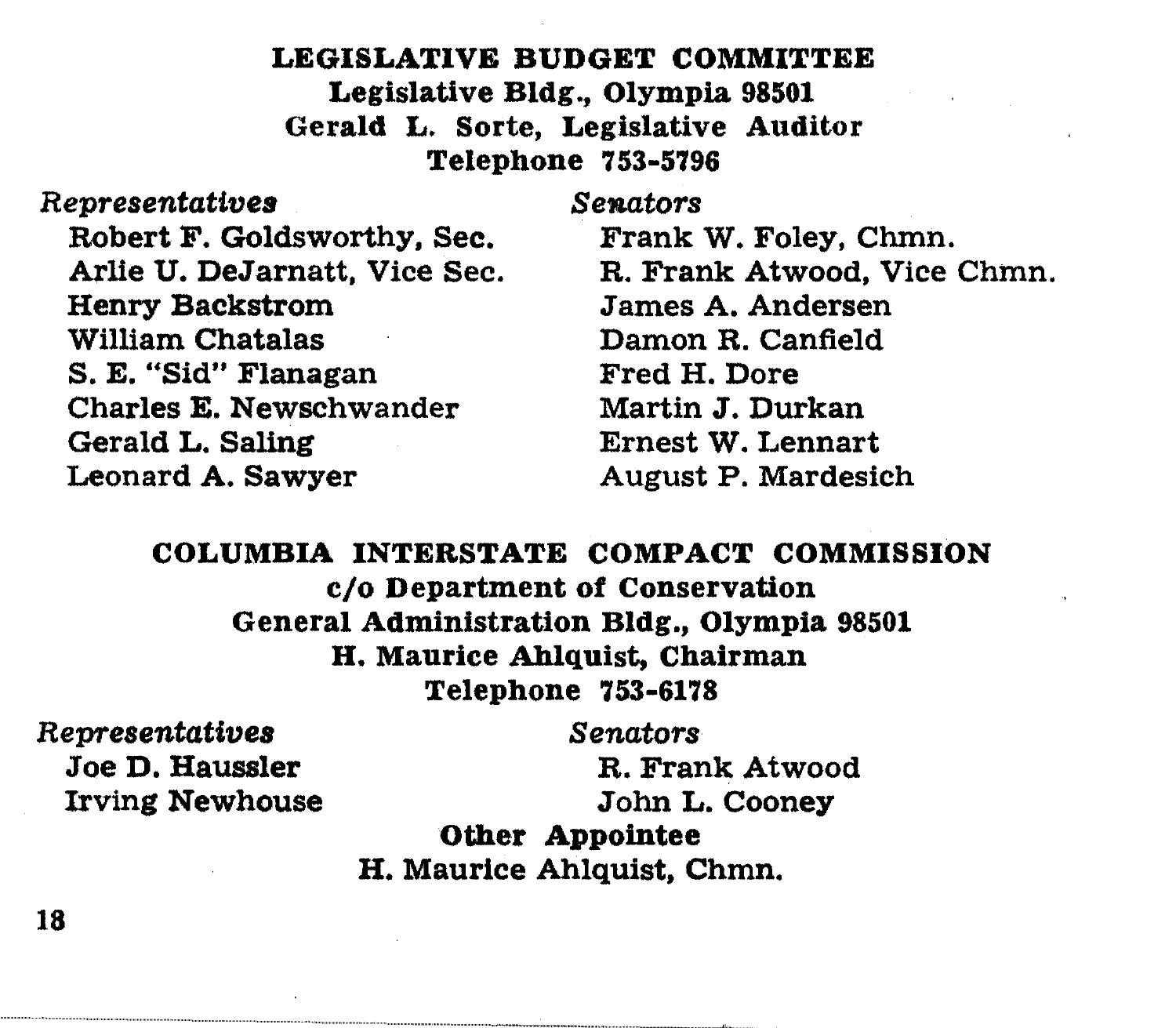# LEGISLATIVE COUNCIL Legislative Bldg., Olympia 98501 Donald C. Sampson, Executive Sec'y Telephone 753-6826

# *Representatives*

*Senators* 

Don Eldridge, Chmn.<br>Helmut L. Jueling, Ex. Comm. Charles Moon, Ex. Comm. Stewart Bledsoe<br>R. Ted Bottiger Thomas L. Copeland<br>William S. Day<br>Slade Gorton Edward F. Harris Joe D. Haussler William J. S. "Bill" May<br>Mary Ellen McCaffree Irving Newhouse John L. O'Brien Hal Wolf

# Special Members

## *Representatives*

Otto Amen Richard U. Chapin Virginia Clocksin Caswell J. Farr Mary Stuart Lux Daniel N. O'Donnell

William A. Gissberg, Vice Chmn. Walter B. Williams, Sec. R. R. Bob Greive, Ex. Comm. John L. Cooney<br>Wilbur G. Hallauer James E. Keefe Reuben A. Knoblauch George W. Kupka Ted G. Peterson Joel M. Pritchard John H. Stender<br>Don L. Talley Robert W. Twigg<br>Perry B. Woodall Frank Connor, Liaison

*Representatives* 

Frank Marzano Joseph L. McGavick Walt Reese Gordon W. Richardson David G. Sprague Alan Thompson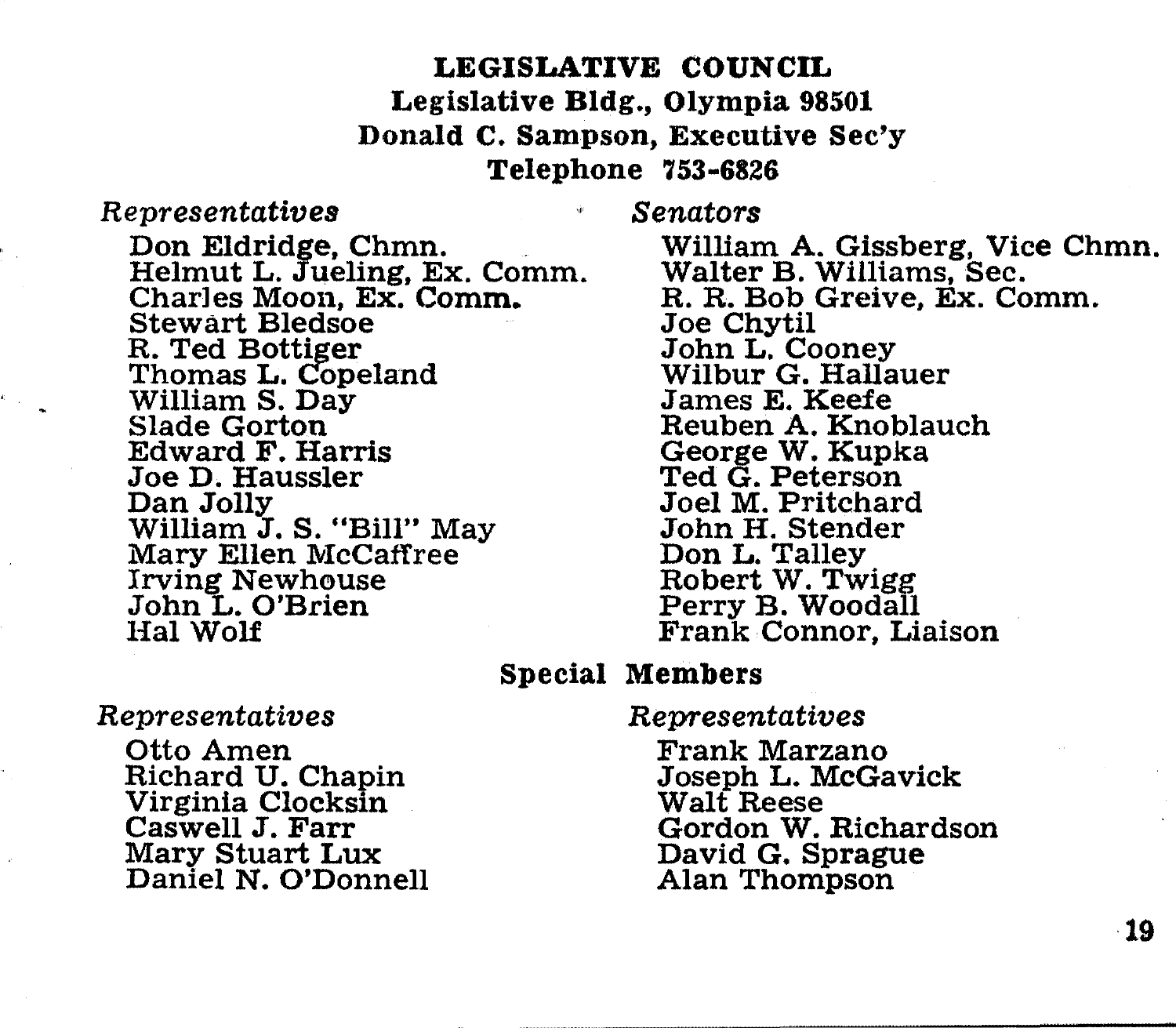# EDUCATION COMMISSION OF THE STATES

c/o Governor's Office, Legislative Bldg., Olympia 98501 Telephone 753-6780

*Representative*  Gerald L. Saling *Senator*  Gordon Sandison

# Other Appointees

Governor Daniel J. Evans, Chmn. Louis Bruno, Supt. of Public Instruction Mrs. Jerome Freiberg Dr. William Steward, Pres., Wenatchee Valley College Philip B. Swain, Pres., Seattle School Board

# JOINT COMMITTEE ON EDUCATION

3913-D 15th Ave. N.E., Seattle 98105 Ralph E. Julnes, Executive Sec'y Telephone 543-4890

| Representatives                | Senators               |
|--------------------------------|------------------------|
| Frank B. Brouillet, Chmn.      | Robert C. Ridder, Sec. |
| Audley F. Mahaffey, Vice Chmn. | Elmer C. Huntley       |
| Francis E. Holman              | Richard G. Marquardt   |
| Doris J. Johnson               | David E. McMillan      |
| Harold S. Zimmerman            | Wesley C. Uhlman       |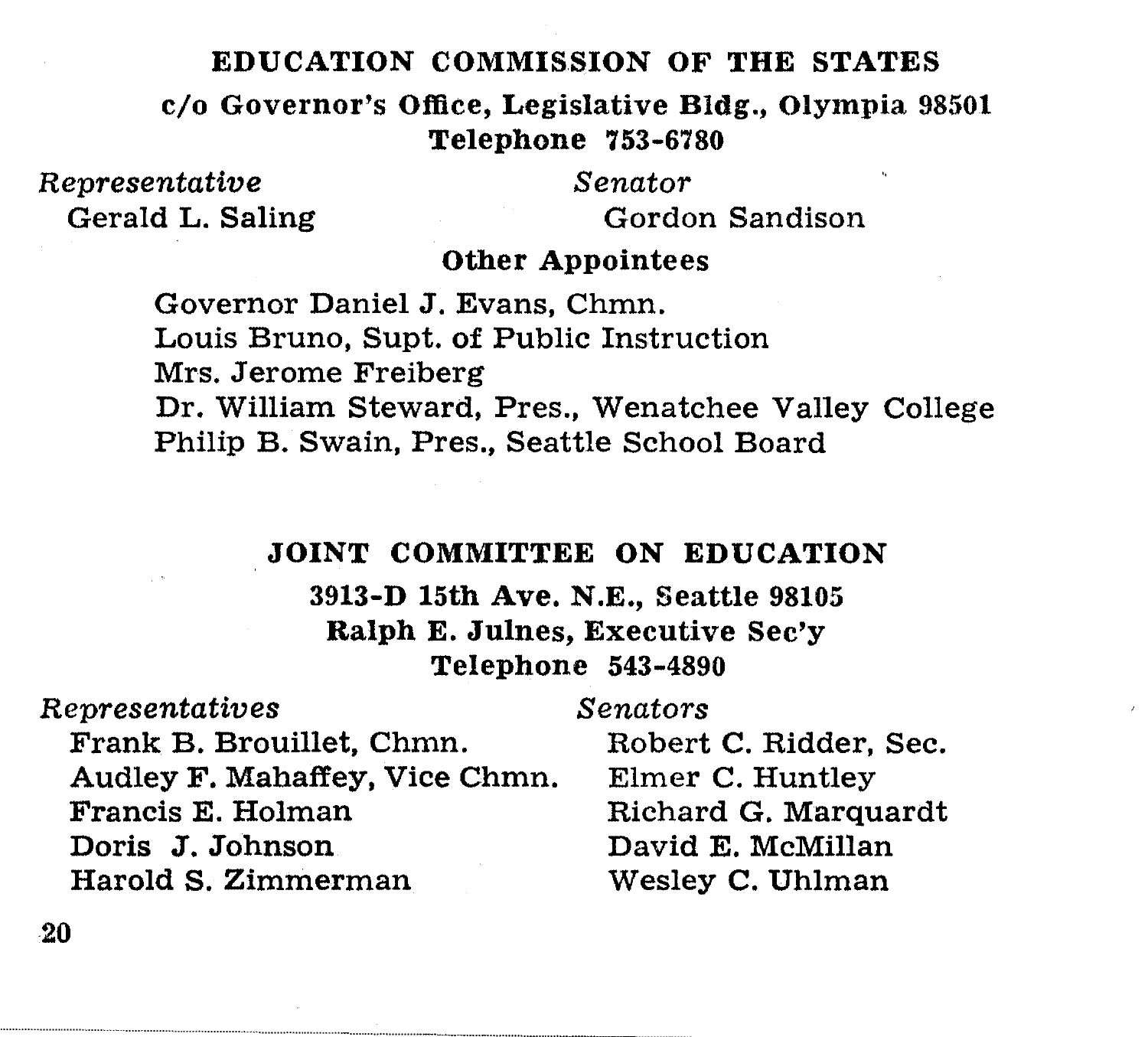# BOARDS OF LEGISLATIVE ETHICS c/o Legislative Council, Legislative Bldg., Olympia 98501 Telephone 753-6826

# House

# Senate

*Representatives*  Norwood Cunningham Mrs. Joseph E. Hurley Robert A. Perry Thomas A. Swayze, Jr.

Other Appointees Ray Olsen, Sec. Gary Bloomquist Robert M. Schaefer James E. Winton

*Senators*  Fred H. Dore, Vice Chmn. James A. Andersen Robert C. Bailey John N. Ryder

Other Appointees Bruce Helberg, Chmn. Herbert M. Hamblen Charles Howard Perry John A. Petrich

# INTERIM COMMITTEE ON FISHERIES

*Senators* 

*Representatives*  "Dwight C. Hawley, Chmn. 2216 N.W. 56th, Seattle 98107 Fred A. Veroske, Sec. 4Ehmer Jastad Dick Taylor F. Pat Wanamaker

Lowell Peterson, Vice Chmn. Paul E. Bentley Ted G. Peterson Fred G. Redmon Don L. Talley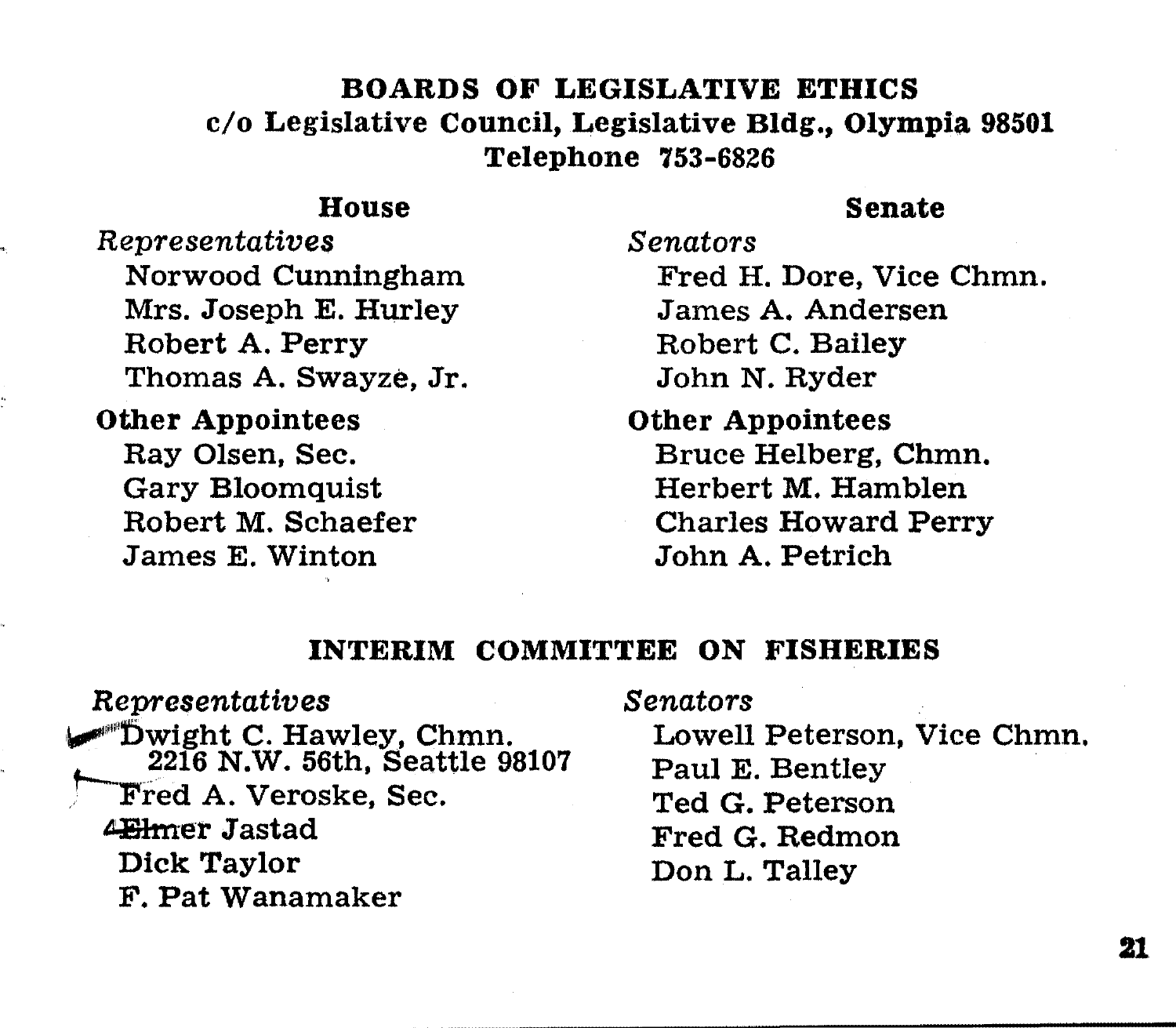# LEGISLATIVE COMMITTEE ON GAME AND GAME FISH

## *Representatives*

Hugh Kalich, Chmn. Route 1, Toledo 98591 Dale E. Haggins, Sec. Art Avey Vaughn Hubbard Keith J. Spanton

*Senators* 

David E. McMillan; Vice Chmn. Gordon Herr Reuben A. Knoblauch Emest W. Lennart Richard G. Marquardt

# JOINT COMMITTEE ON GOVERNMENTAL COOPERATION Office of Lt. Governor, Legislative Bldg., Olympia 98501 Telephone 753-7296

# *Representatives*

## *Senators*

Gary Grant, Sec. P. J. "Jim" Gallagher, Ex. Comm. JohnS. Murray, Ex. Comm. Paul Barden William S. Leckenby

John A. Cherberg, Chmn. R. R. Bob Greive, Ex. Comm. Perry B. Woodall, Ex. Comm. John T. McCutcheon Jack Metcalf Nat Washington Frank Connor, Ex Officio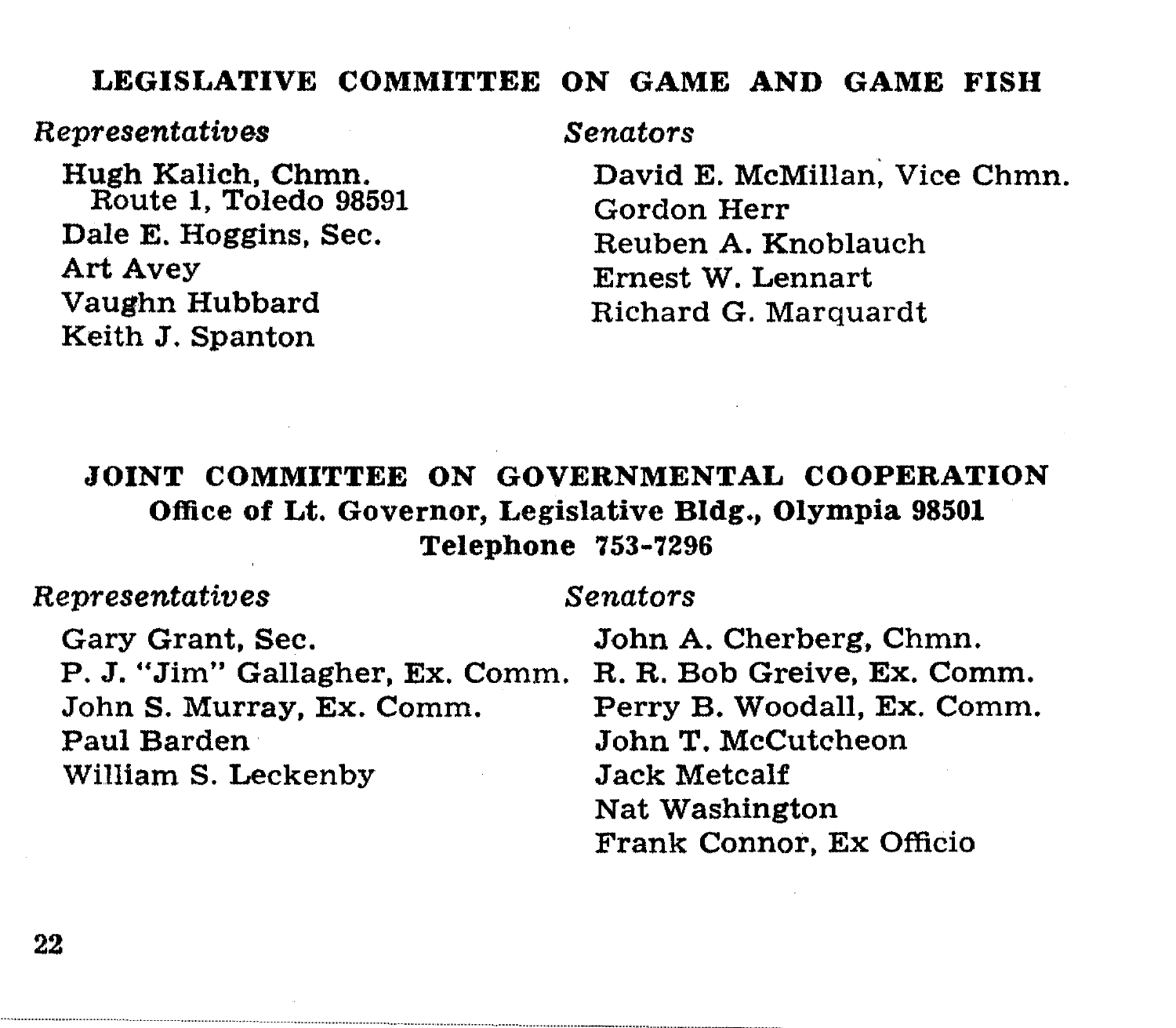# JOINT COMMITTEE ON HIGHWAYS 423 Public Lands Bldg, Olympia 98501 John A. Richardson, Chief Research Analyst Catherine Mayo, Administrative Sec'y Telephone 753-6830

## *Representatives*

Alfred E. Leland, Vice Chmn. C. W. "Red" Beck, Sec. Bob McDougall, Ex. Comm. Duane L. Berentson Horace W. Bozarth Paul H. Conner Norwood Cunningham Avery Garrett Dick J. Kink Brian J. Lewis Robert W. O'Dell Jonathan Whetzel

*Senators* 

AI Henry, Chmn. Sam C. Guess, Ex. Comm. Nat Washington, Ex. Comm. Dewey C. Donohue<br>Elmer C. Huntley Richard G. Marquardt<br>John T. McCutcheon Frances Haddon Morgan Lowell Peterson Fred G. Redmon Lawrence J. Faulk, Liaison

# INTERIM COMMITTEE ON INSURANCE Old National Bank Bldg., Spokane 99201 Edward John Crowley, Jr., Legal Counsel Telephone 509-624-2188

## *Representatives*

Carlton A. Gladder, Co-Sec. Mark Litchman, Co-Sec. Eric 0. Anderson George W. Clarke Thomas A. Swayze, Jr.

*Senators* 

Karl Herrmann, Chmn. Herbert H. Freise, Vice Chmn. James A. Andersen Frank Connor Gordon Herr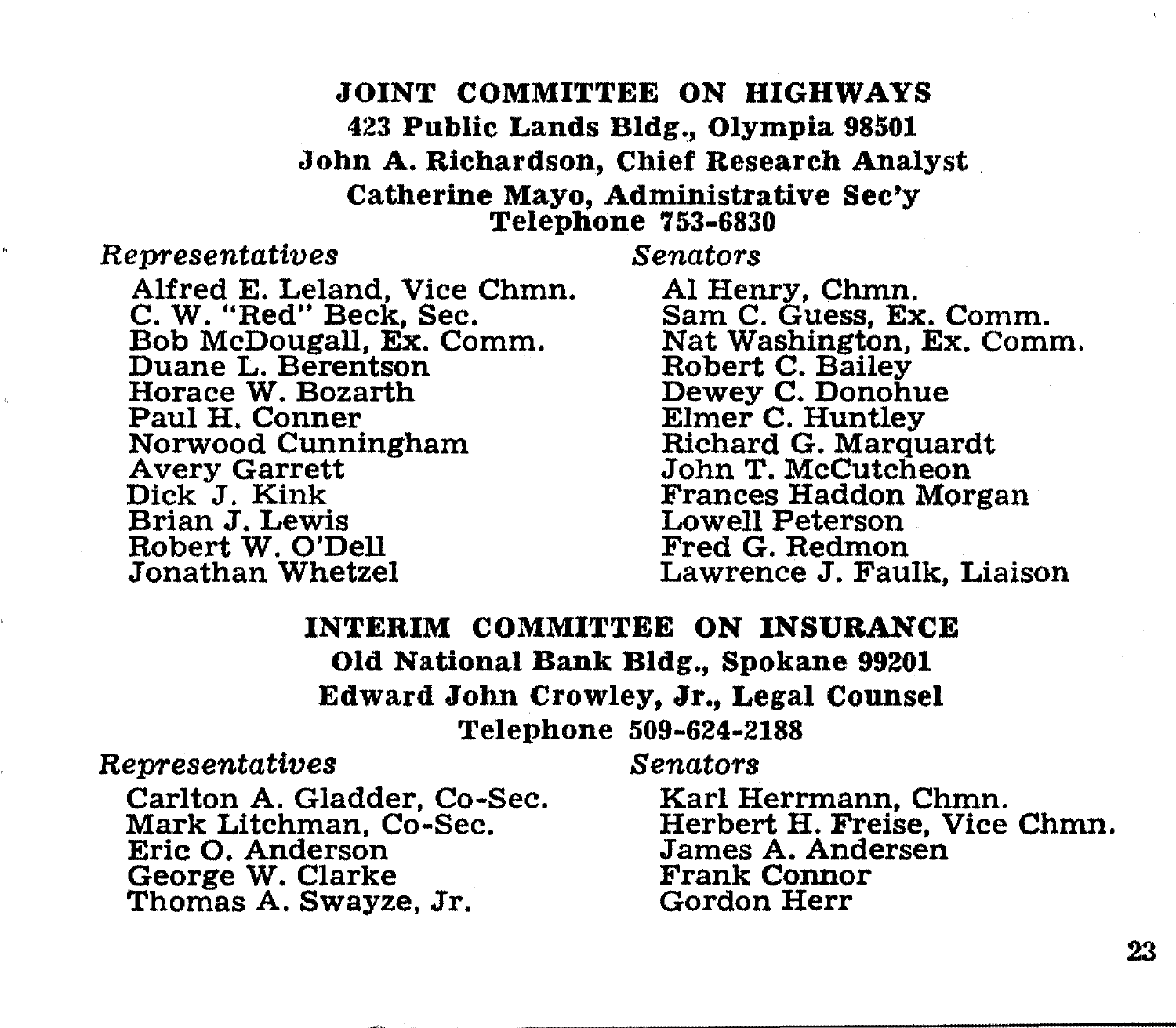# JUDICIAL COUNCIL

# Professor Luvern Rieke, Executive Sec'y U. of w. School of Law, Condon Hall, Seattle 98105 C. E. Bolden, Recording Sec'y, Law Library, Olympia 98501

Telephone 753-6526

*Representatives* 

*Senators* 

Newman H. Clark Francis E. Holman

Guthrie Langsdorf

Fred H. Dore Herbert H. Freise Wesley C. Uhlman

Other Appointees

Chief Justice Robert C. Finley, William Lorenz<br>Chmn. Leo J. O'Brien .Justice Robert T. Hunter, Vice .John .J. O'Connell Chmn. Daniel Reaugh Charles 0. Carroll Waldo F. Stone Frank D. James

Leo J. O'Brien<br>John J. O'Connell

# MUNICIPAL COMMITTEE

4th Floor, Legislative Bldg., Olympia 98501 Vyonne McDonnell, Executive Sec'y

Telephone 753-5645

*Representatives Senators*  Gordon L. Walgren, Sec. Donald H. Brazier, Jr.

Martin J. Durkan, Chmn. Robert W. Twigg, Vice Chmn.

Other Appointees

Austin M. Clark Willard Sampson James A. Swinyard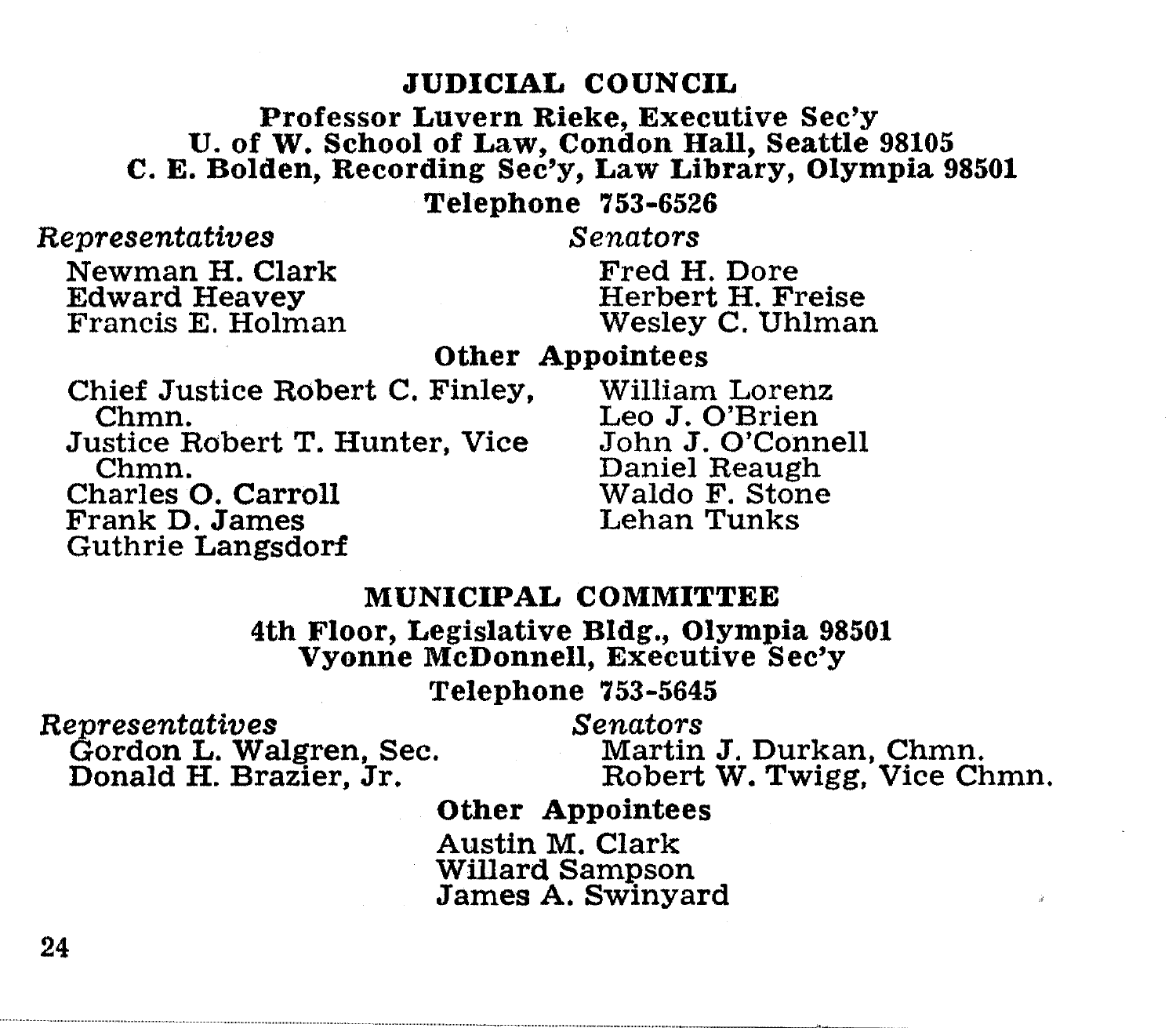# JOINT COMMITTEE ON NUCLEAR ENERGY c/o Commerce & Economic Development Dept., General Administration Bldg., Olympia 98501 Donald F. Koch, Staff Director Telephone 753-5627

*Representatives* 

*Senators* 

Robert L. Charette, Chmn. Bill Kiskaddon John Merrill Sid W. Morrison

Mike McCormack, Vice Chmn. Damon R. Canfield, Sec. H. B. Hanna Joel M. Pritchard

## OCEANOGRAPHIC COMMISSION OF WASHINGTON

c/o Commerce & Economic Development Dept., General Administration Bldg., Olympia 98501

> Field Office: Pacific Science Center, Seattle 98109 Capt. Griftlth Evans, Executive Sec'y Telephone 622-6353

• *Representatives*  Don Eldridge Slade Gorton Dick J. Kink

*\*Senators* 

August P. Mardesich Wesley C. Uhlman

# Other Appointees

John Haydon, Chmn. Jon Lindbergh, Vice Chmn. Dr. George Farwell

George Johansen<br>Dr. Dixy Lee Ray Daniel B. Ward, Ex Officio

•court decision on eligibility of legislators pending.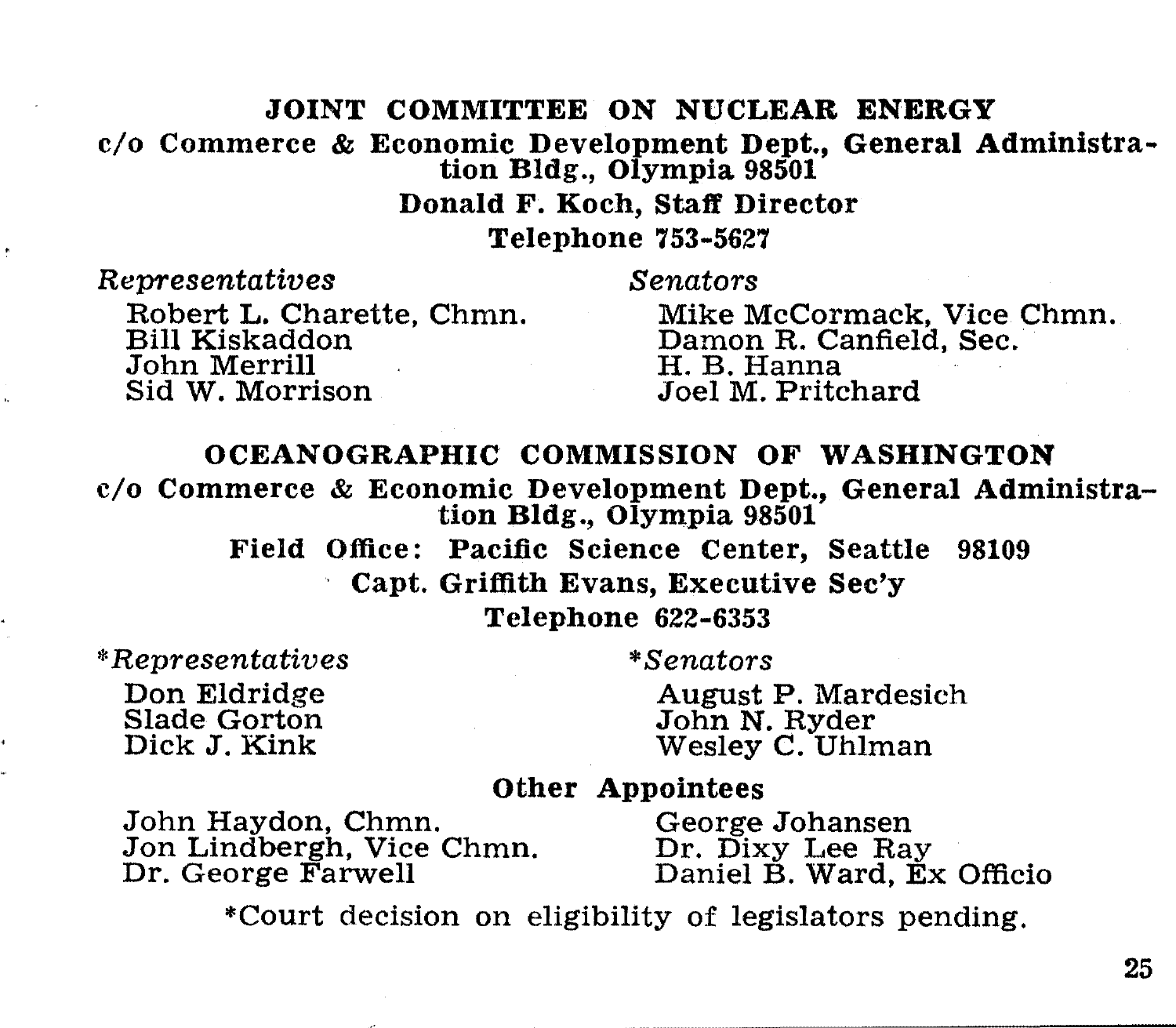# TEMPORARY ADVISORY COUNCIL FOR PUBLIC HIGHER EDUCATION

4th Floor, Legislative Bldg., Olympia 98501 J. Arnold Bricker, Executive Sec'y

# Telephone 753-5778

# *Representatives*

# *Senators*

Marjorie W. Lynch, Vice Chmn. Richard A. King Gladys Kirk Daniel G. Marsh Richard L. Smythe

Gordon Sandison, Chmn. H. B. Hanna Harry B. Lewis Mike McCormack John N. Ryder

# Other Appointees

Dr. M. A. Allan, Pres., Highline Jr. College, Sec. Dr. Charles E. Odegaard, Pres., U. of W. Dr. Glenn Terrell, Pres., W.S.U. Dr. James E. Brooks, Pres., C.W.S.C. Dr. Emerson C. Shuck, Pres., E.W.S.C. Dr. Charles J. Flora, Interim Pres., W.W.S.C. Dr. Walter Johnson, Pres., Spokane Community College Mrs. Neal Tourtellotte, 1st District Stanton J. Hall, 2nd District Howard Burnham, 3rd District Mrs. Virginia Hislop, 4th District Dr. Mark Koehler, 5th District Mrs. Conrad Davies, 6th District Mrs. Henry B. Owen, 7th District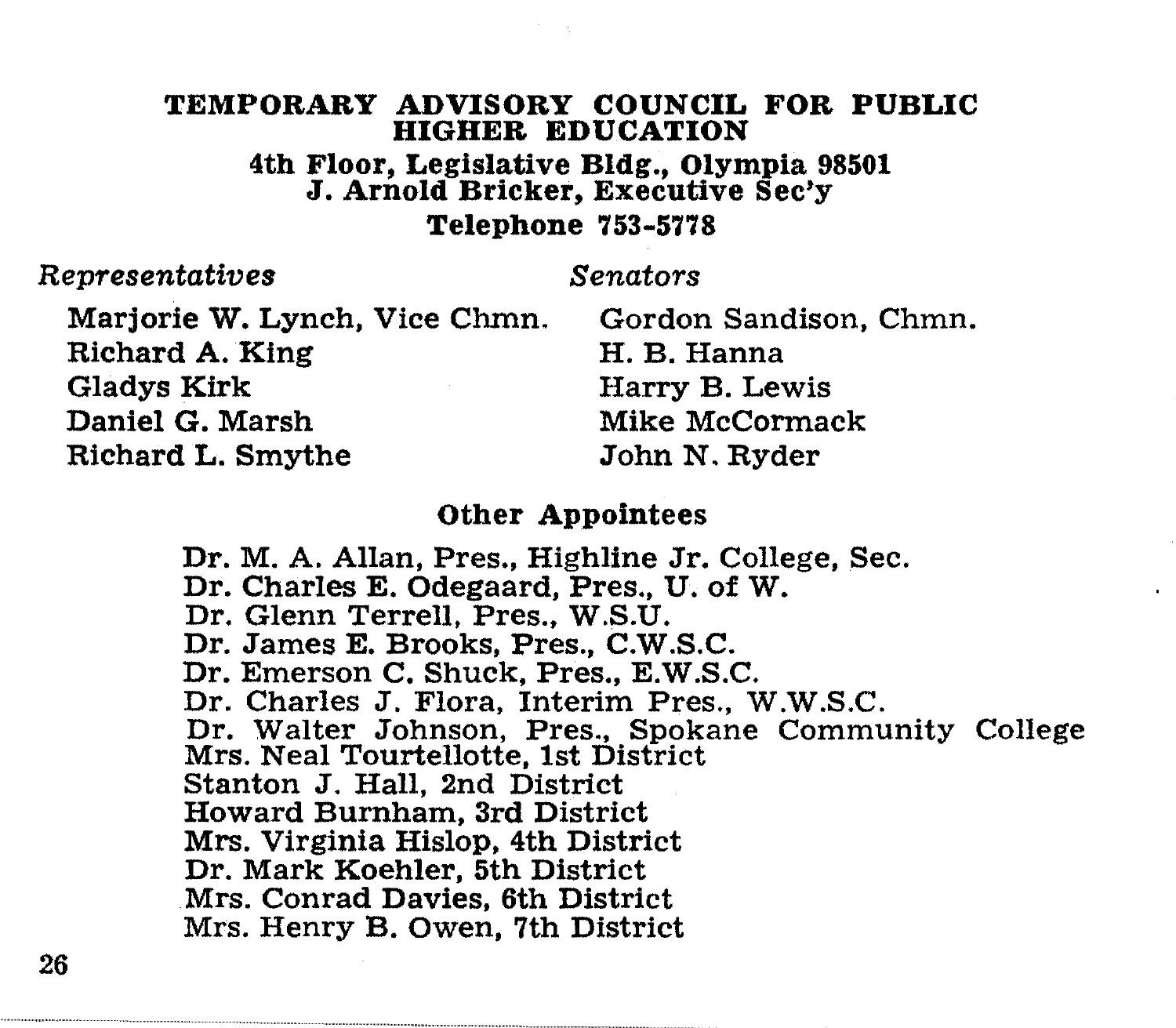# STATE PUBLIC PENSION COMMISSION 4th Floor, Public Lands Bldg., Olympia 98501 Jack A. Cameron, Research Director Telephone 753-6836

# *Representatives*

.

 $\boldsymbol{r}$ 

*Senators* 

Homer Humiston, Chmn. John Bagnariol, Vice Chmn. Charles W. Elicker Jerry C. Kopet George P. Sheridan

Robert C. Ridder, Sec. Frank Connor Martin J. Durkan Lawrence J. Faulk Walter B. Williams

# Other Appointees

Anson Blaker Robert v, Graham James Hlllenkamp Percy Lockitch Robert V. Young

# SITE SELECTION COMMISSION

*Representatives* 

*Senators* 

Gladys Kirk, Chmn. 1236 Bigelow No., Seattle 98109 John M. Rosellini, Vice Chmn. Marjorie W. Lynch, Sec.

Joe Chytil James E. Keefe George W. Kupka

## Other Appointees

Dr. William R. Conte W.C.Howe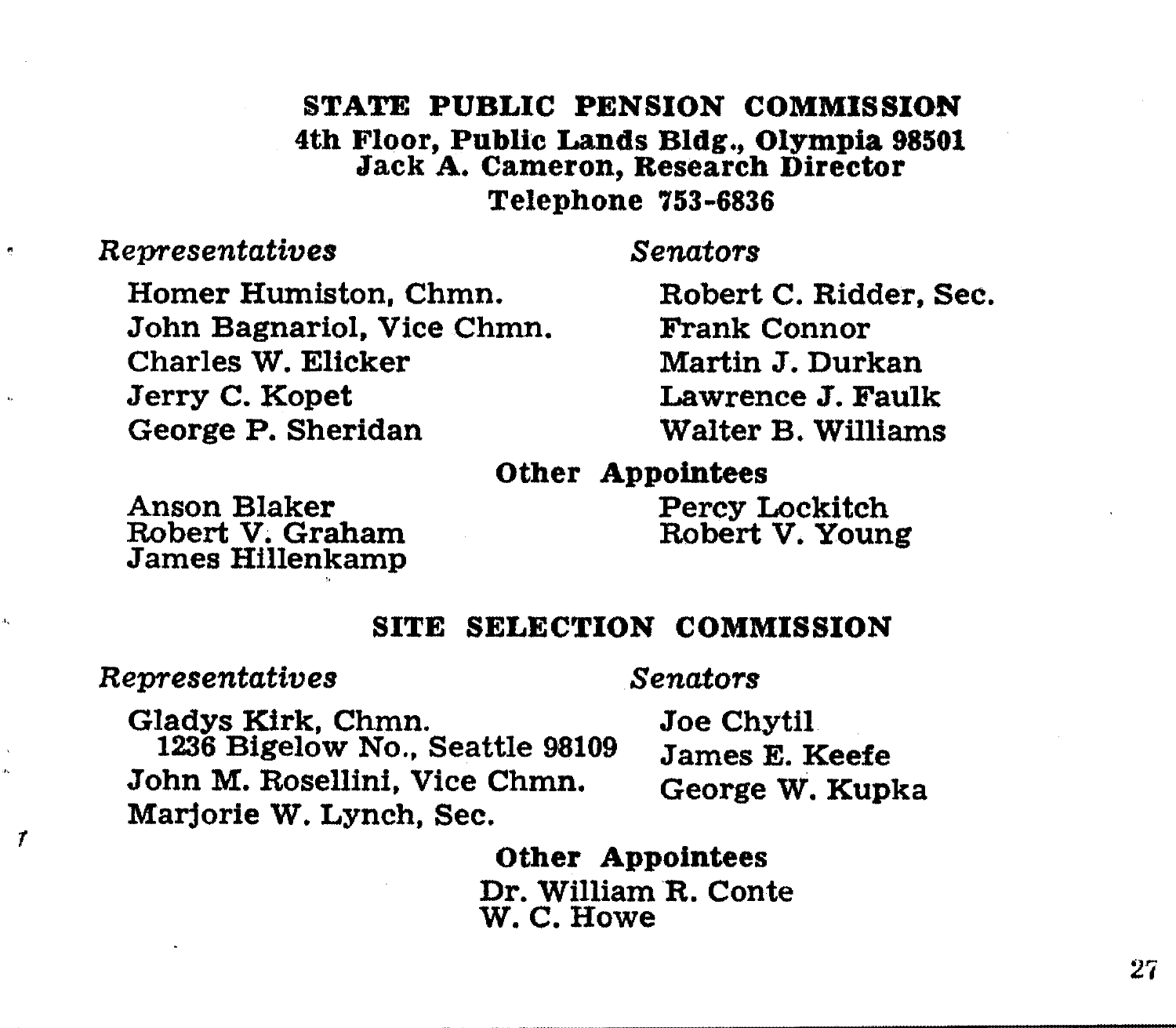# JOINT INTERIM COMMITTEE ON LEGISLATIVE SPACE ALLOCATION Olympia Telephone 753-7335

# *Representatives*

*Senators* 

Thomas L. Copeland, Chmn. Route 3, Walla Walla 99362 Hal Wolf, Sec. John L. O'Brien

Harry B. Lewis, Vice Chmn. William A. Gissberg Gordon Sandison,

# STATUTE LAW COMMITTEE Legislative Bldg., Olympia 98501 Richard 0. White, Sec'y Telephone 753-6804

*Representatives* 

*Senators* 

Newman H. Clark R. Ted Bottiger Charles W. Elicker R. Frank Atwood Wesley C. Uhlman

# Other Appointees

Robert L. Charette, Chmn. Charles R. Olson Raymond W. Haman, Vice Chmn. Daniel J. Rivera Bernard J. Gallagher Marshall A. Neill Charles P. Moriarty, Jr.